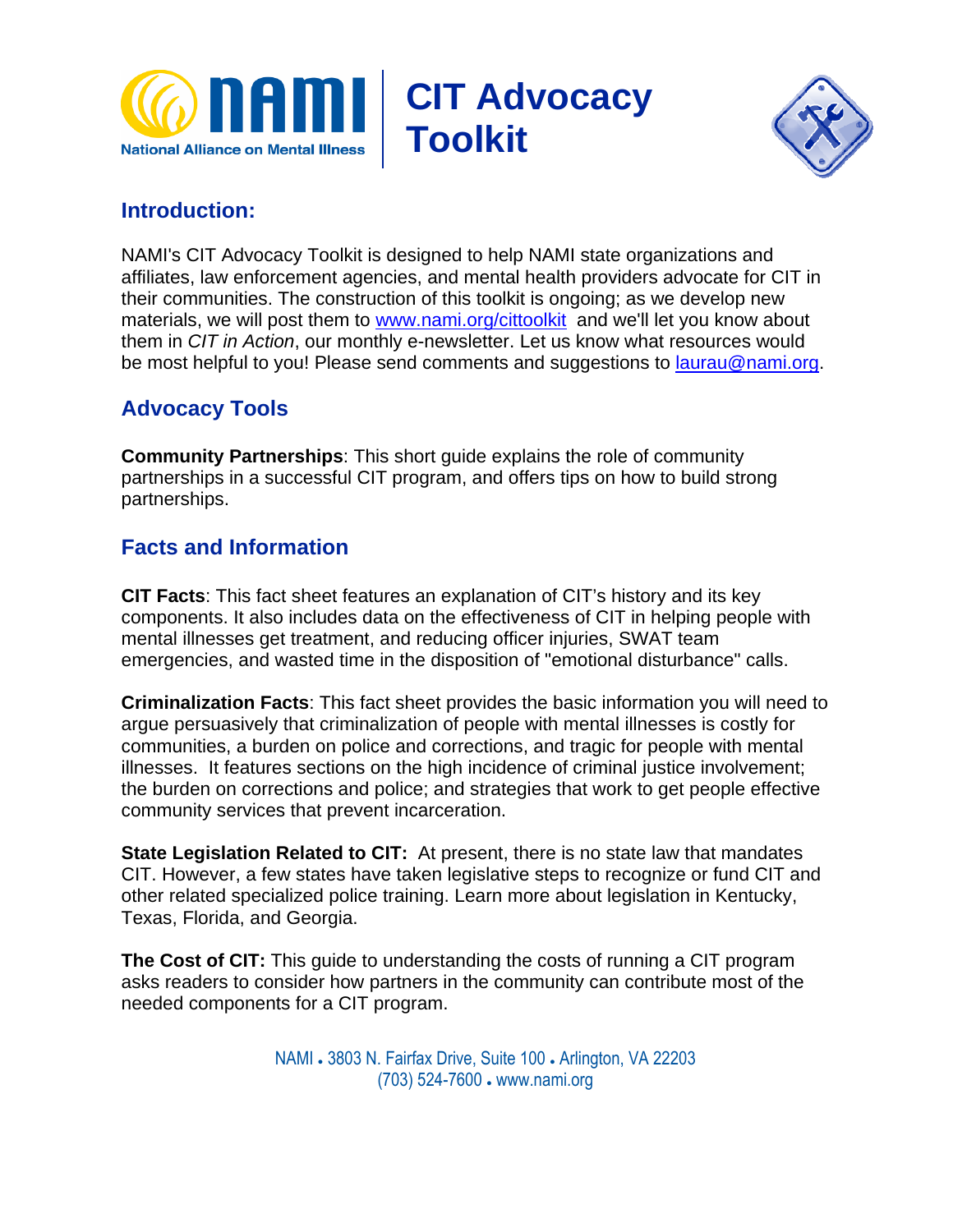**CIT Sample Training Budget:** A sample budget for a CIT training session.

# **Media Relations Tools**

**CIT Talking Points**: Whether you're talking to the media, introducing CIT to your local law enforcement agency or making a convincing argument to your state legislators, these talking points will help advocates prepare to speak clearly and concisely about the importance of CIT.

# **Grant Writing Tools**

**Grant Writing Tips for CIT Programs:** This guide provides step-by-step instructions for CIT programs interested in searching for and applying for grant funding. The Resources section lists sources for more training in grant writing.

#### **Examples of Successful Grant Applications for CIT**

Sometimes it is easiest to learn by example. Read some grant applications that have successfully secured funding for CIT programs. *Available for download at:*  www.nami.org/cittoolkit.

#### **CIT Grant Writing Templates**

These templates are designed to help grant writers applying for CIT funding answer questions that commonly appear on grant applications. You should always tailor these templates to the needs of your program and the requirements of the funder. You should also, whenever possible, include local data and information.

- $\triangleright$  **Describing the Need for CIT**: This template is designed to help grant writers answer a question the question: What is the need? What is the nature of the problem?
- ¾ **Program Structure**: This template is designed to help grant writers describe the structure of their CIT programs.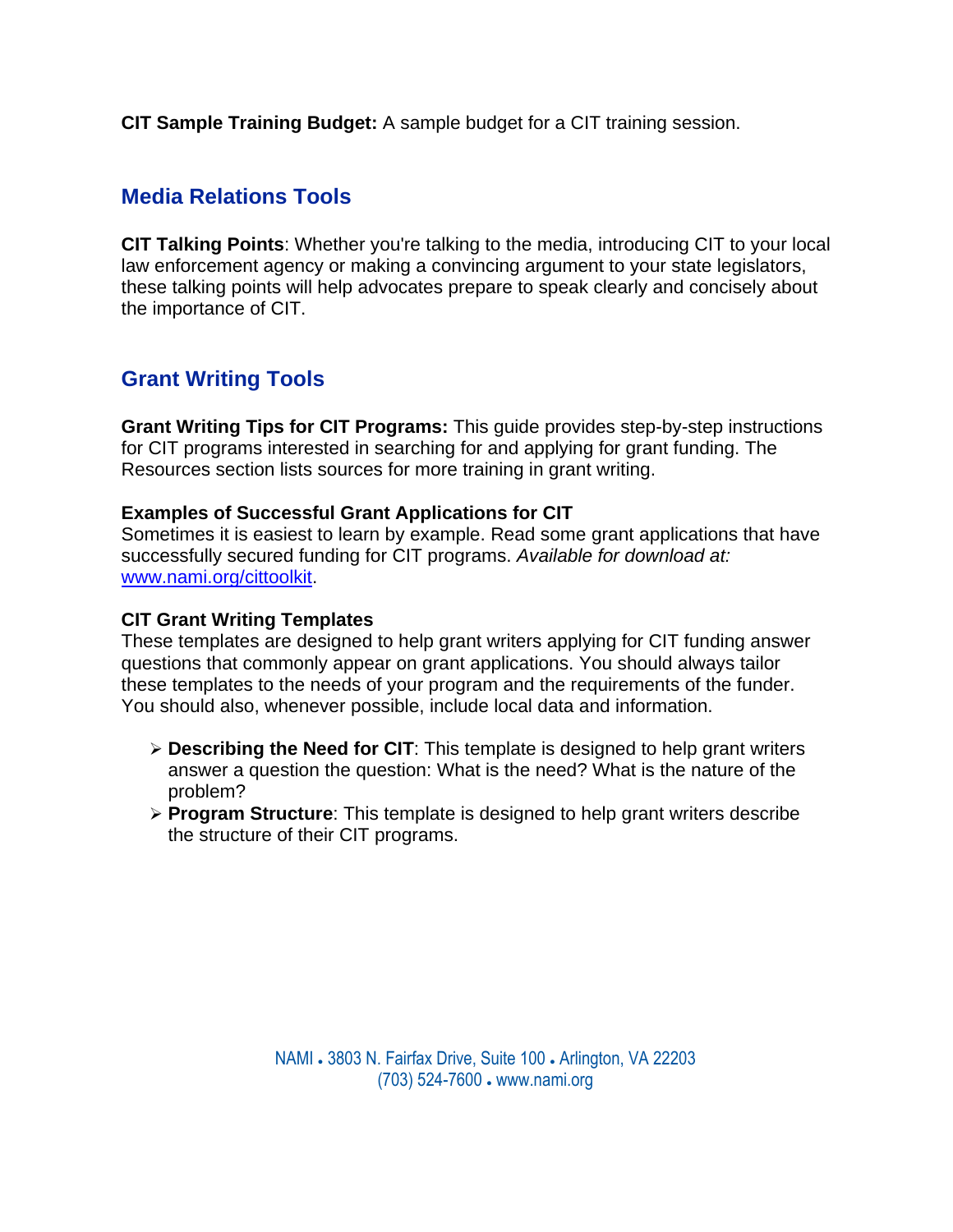





# **Introduction: You Can't Plug and Play with CIT**

Many community leaders learn about Crisis Intervention Teams (CIT) and immediately ask, "When's the next training?" It's not that simple! Unlike Family-to-Family, CIT is not a NAMI program that the local affiliate can implement by sending members to a Train the Trainer event. CIT is based on community partnerships, and is not just training. The criminalization of people with mental illness is a systems problem and the only way to fix it is to bring all the parts of the broken system together to find a solution.

# **Why Are Community Partnerships Important?**

**1. You want to address the underlying problem.** The underlying problem is that too many people with serious mental illnesses do not have adequate access to mental health services, become critically ill, and cannot get adequate crisis services. The fact that too many people with serious mental illnesses are encountering law enforcement is a *symptom* of this problem, and cannot be solved by simply training officers to respond more effectively. Coordination between law enforcement and mental health providers will improve the chances that people who need treatment get it, and achieve a lasting recovery.

**2. Funding**. Your program will have many more avenues to pursue funding if you build partnerships. Your community partners will probably be eligible for different funds than your organization, and grant-funders like to support collaborative efforts.

**3. Long-term sustainability**. While it may seem difficult to coordinate, a CIT program built on community partnerships is more likely to endure than one sustained by just one organization.

**4. Accountability**. Each group – law enforcement, the local NAMI, and mental health providers – have a responsibility to mental health consumers and to each other. Building a strong working relationship is the key to productively resolving your current problems, and avoiding difficulties in the future.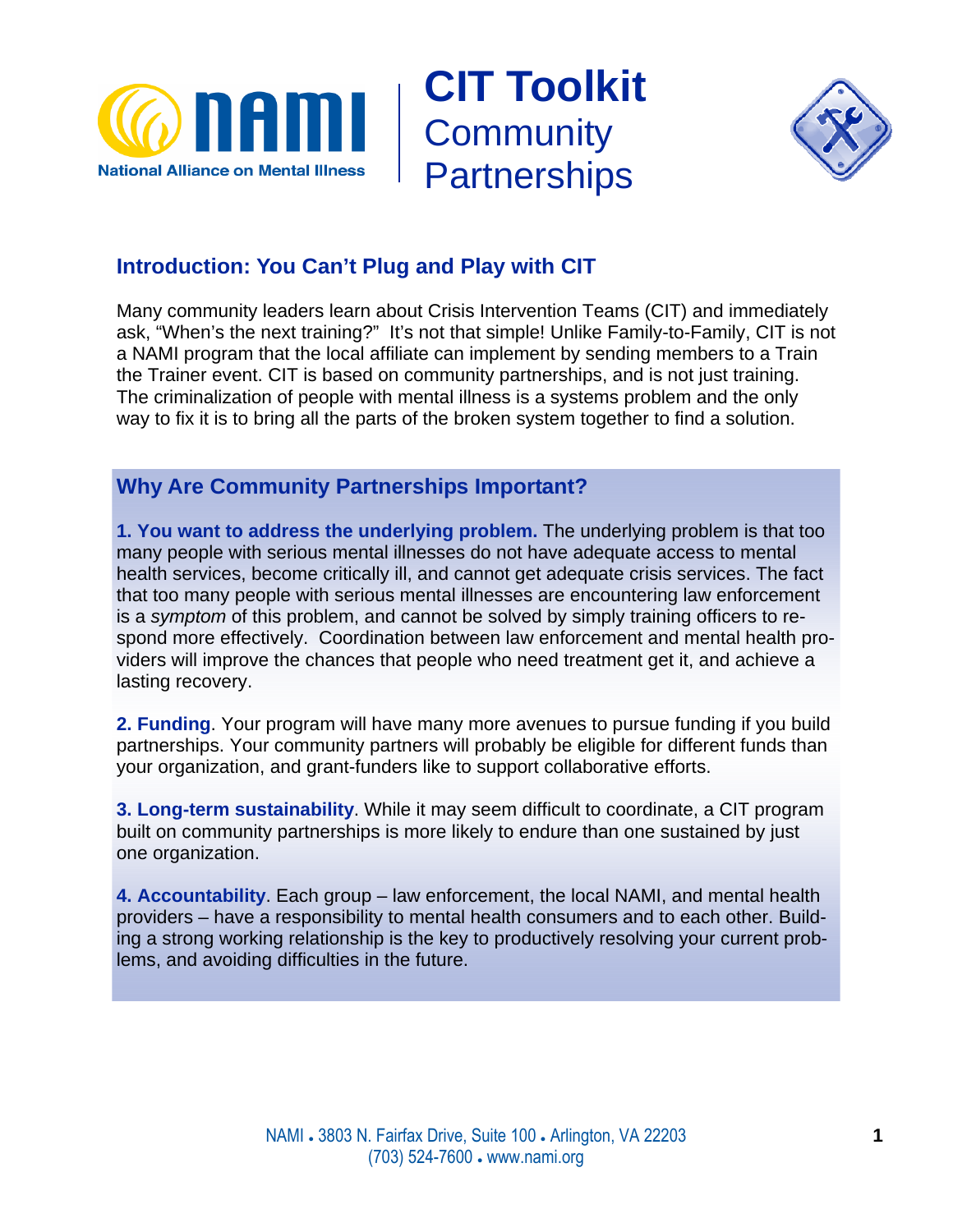# **How to Build Community Partnerships**

#### **1. Assess your community**.

- ♦ Before you propose CIT as a solution to your community's criminalization problem, do a little research into the nature of the problem. How many people with mental illness are currently incarcerated in your community? Have there been any deaths of consumers or law enforcement officers during a mental health crisis? What is the current crisis response system? What resources are currently available to address this problem?
- ♦ Identify resources and allies that can help you. Contact your state NAMI and find out what other communities are doing. Is there an organization that helps communities in your state start CIT? If so, your state NAMI should know. Find out whether any other communities in your state have CIT programs and contact them. If you have any friendly contacts with the department of mental health, police/sheriff's department, or local government, contact them and see whether they would be interested in co-sponsoring a meeting, or if they can put in a good word for CIT with their supervisors.
- ♦ In many communities, tragedies have been the catalyst for starting CIT programs. Ideally, CIT should start before a tragedy strikes, but if a death or shooting does occur, be prepared to step forward and propose CIT as a constructive solution.

#### **2. Identify potential partners**.

- ♦ Every CIT program should involve family and consumer advocates, local law enforcement agencies, and local mental health and substance abuse providers. You may also want to consider including other groups that interact with or represent people with mental illnesses in crisis, including: probation, parole, courts, homeless services, emergency room personnel, EMTs, hospitals, correctional facilities, city or county government, other mental health advocacy groups, or peer support organizations. Make a list of the relevant organizations in your community.
- ♦ It is particularly important to include a wide range of partners from the criminal justice fields, so that CIT can be part of a comprehensive de-criminalization strategy. For example, inviting judges, lawyers and court staff to participate may spark interest in post-booking diversion programs like mental health courts.

#### **3. Do your homework**.

♦ You want to know as much as possible about potential partners before you go into a meeting with them. Find out how many officers your law enforcement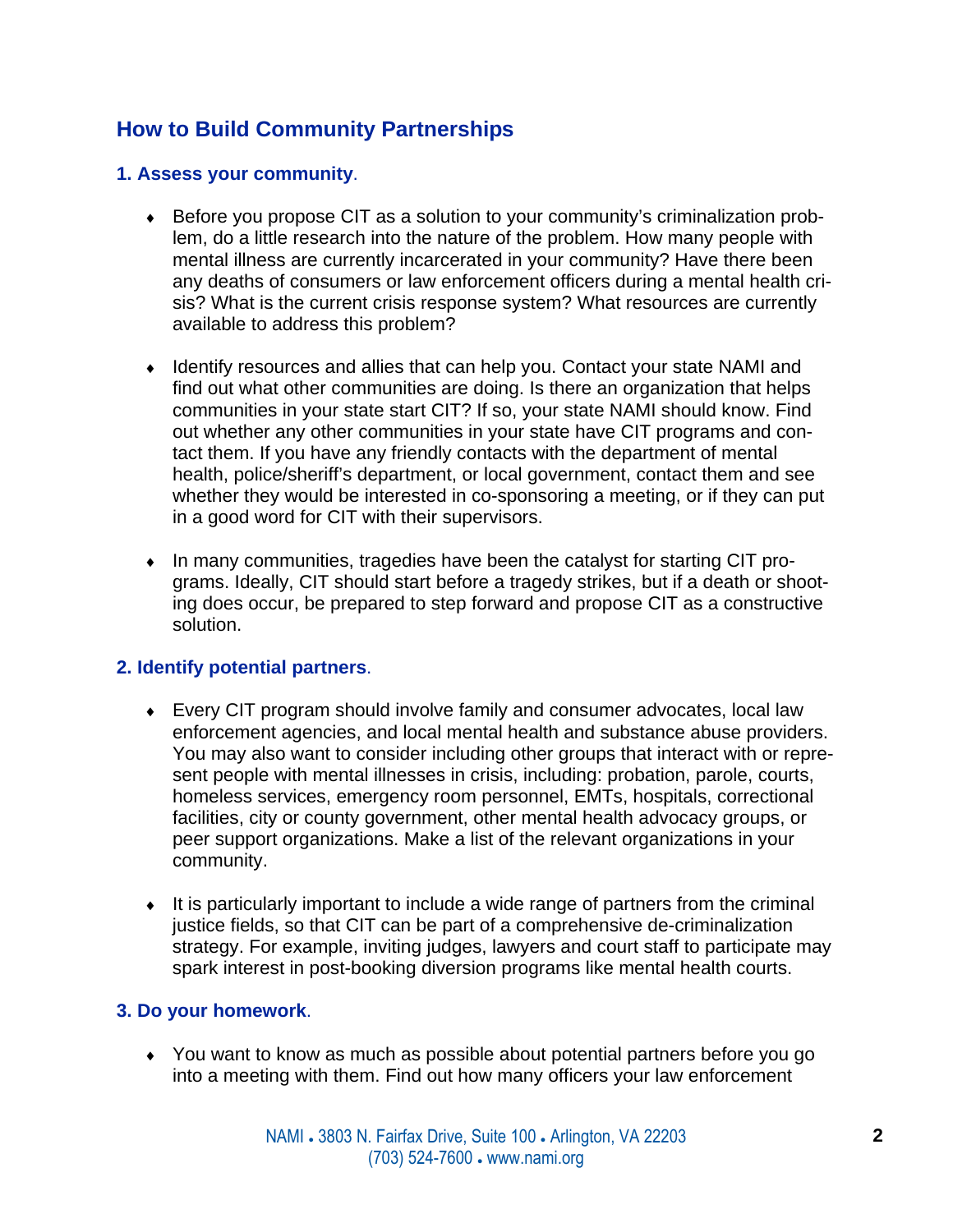agency has sworn, how many crisis calls they receive, how much population and square mileage they cover. Try to find a sympathetic deputy or officer to talk with you in advance of the meeting. Similarly, find out about the capacity of your local crisis center or emergency room. How many crisis calls do they receive? How many staff do they have? How many people do they deal with who cycle through emergency rooms, jails, and homeless shelters but never stabilize?

#### **4. Introduce yourself, and introduce CIT.**

- ♦ Invite your group of potential collaborators to a get-to-know-you meeting. Your invitation should be friendly and informative. Briefly explain that your affiliate is interested in presenting on CIT, which is an approach many communities have used to promote safety, prevent unnecessary incarceration and get people who need mental health treatment the help they need. Use the information in "CIT Facts" and "CIT Talking Points" in the NAMI CIT Advocacy Toolkit, as well as information gleaned in your research on local capacities, to write a concise letter explaining how CIT benefits all parties. If you don't receive a response to your invitation, make a polite follow-up phone call.
- ♦ Briefly introduce NAMI. Take a few minutes to discuss NAMI's mission, projects and the population that your affiliate represents. For general facts and information on mental illness, see NAMI's fact sheet "Mental Illness: Facts and Numbers," or a one-page handout on NAMI, "What is NAMI?" Both documents are available at: www.nami.org.
- ♦ Make your case: The best way to get buy-in for CIT is to show your partners what's in it for them. Before the meeting, brainstorm about what concerns and motivations your potential partners will bring to the table. For law enforcement, this may be liability issues, concerns about officer injuries, and time spent by officers transporting individuals to mental health treatment. For mental health providers, the main concerns may be lack of capacity to handle new referrals, and the welfare of consumers.
- ♦ You may be tempted to use this opportunity to vent your frustrations with the current system, or discuss police misconduct. Resist this temptation, not because those aren't worthwhile concerns, but because you want to build enduring relationships, and most people will withdraw from a partnership if they feel attacked.
- ♦ *Tip*: Invite an outside CIT champion to speak. Consider inviting a representative from a neighboring CIT program to come and talk about the successes of his or her program. If you anticipate some resistance from your law enforcement agency, your sheriff or chief may be more easily convinced by the experiences of another law enforcement officer.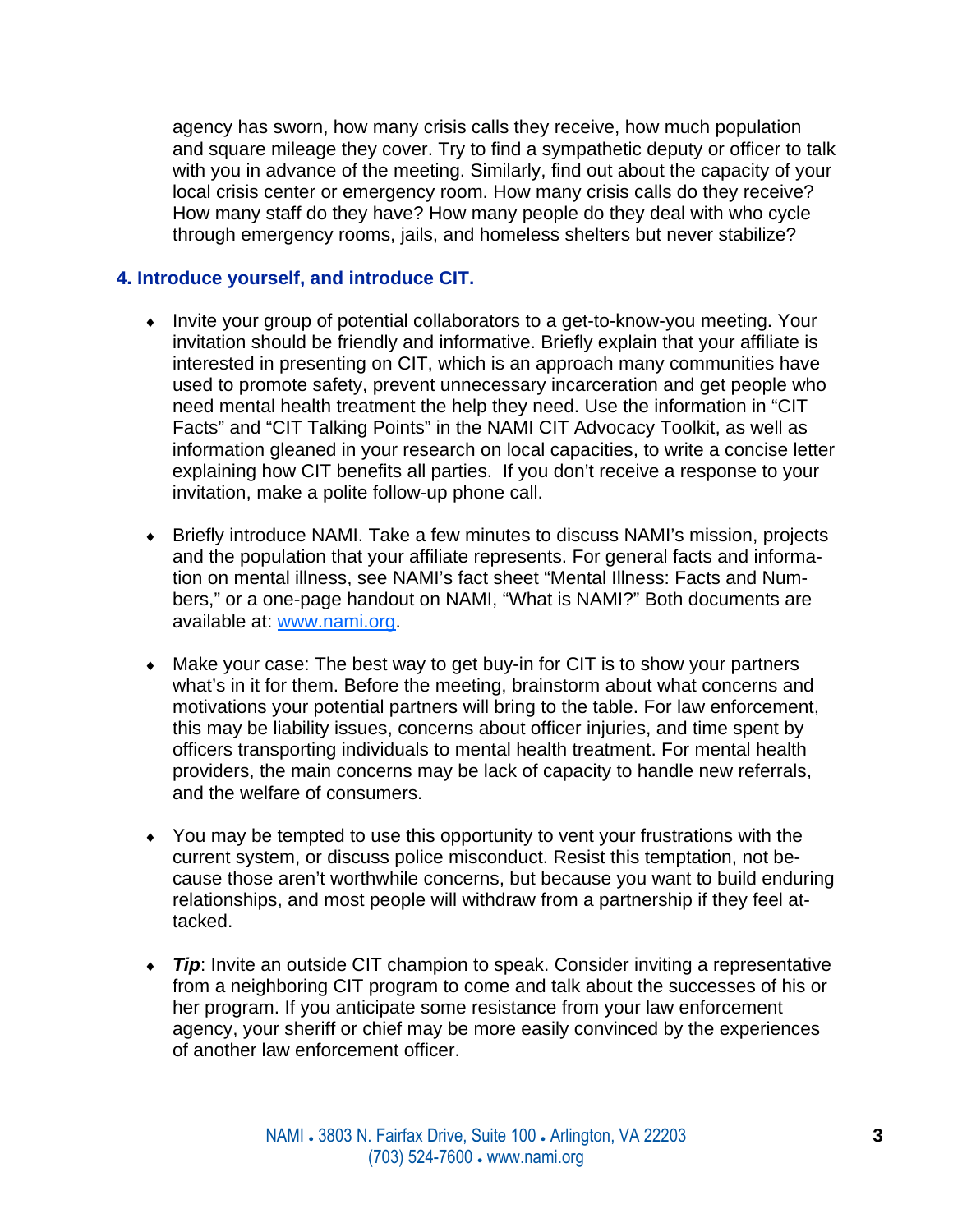- **5. Form a steering committee**. Invite your partners to become involved in a steering committee. Your committee should include at least one representative each from NAMI, your local mental health provider and law enforcement. Before you can plan law enforcement training, you may need to address some systems issues in your community.
	- ♦ Start with topics you can agree on. Create a "map" of the services and pathways a person with mental illness in crisis might encounter in your community. Envision the ideal process for getting someone to appropriate crisis services.
	- ♦ Take stock of the crisis services available in your community. If necessary, discuss strategies for ensuring that more and better crisis services are available to residents.
	- ♦ Discuss current law enforcement policies and procedures related to people with mental illnesses in crisis. If necessary, work with law enforcement agencies to create or amend these policies.
	- ♦ Discuss the current process for transferring a person from law enforcement custody to emergency psychiatric care. Work on procedures and policies that ensure a safe, speedy transfer.
	- ♦ Appoint a CIT Coordinator who will be responsible for coordinating police training. This person can be a representative from any of the partner organizations, and will be overseen by the steering committee.
	- ♦ Address any additional concerns raised by partner organizations.
- **6. Maintain lasting partnerships**. The partnerships you build will not be created overnight, and you shouldn't expect them to survive without some attention and care. There are several ways you can ensure that your partners stay invested in the program.
	- ♦ Meet regularly. During the planning stages, you should meet regularly to resolve the "systems" issues laid out above. During and after trainings, the committee should meet to oversee the training and to respond to any concerns or problems that arise with trained officers.
	- ♦ Solicit feedback. Be open-minded, and make sure at every meeting that anyone who has a concern has an opportunity to voice it. As you are planning law enforcement training, create a formal mechanism for feedback from the community. You will want to know what members of the community, consumers, family members, providers and officers think of the program.
	- ♦ Apply for joint funding. See "Grant-Writing Tips for CIT Programs" in NAMI's CIT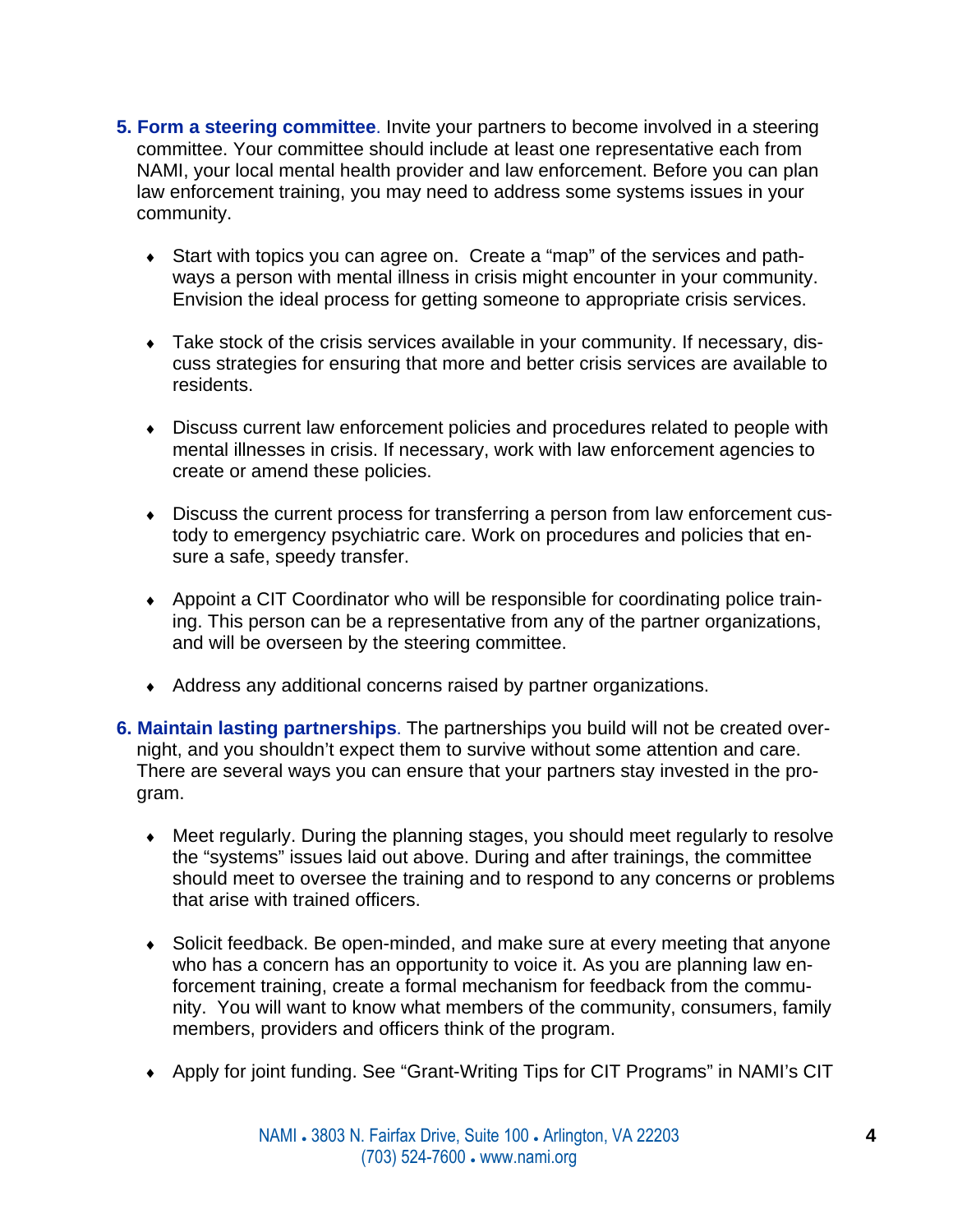Advocacy Toolkit for advice on how to do this.

- ♦ Get in-kind donations. In order to make your meetings and training program possible, ask each of the partner organizations to donate time, space, printing or trainers — anything that will help get the job done without straining anyone's budget. See "The Cost of CIT" in NAMI's CIT Advocacy Toolkit for ideas on how to do this.
- ♦ Ask partner organizations to provide trainers. To teach the training course, you will need presenters with a variety of expertise — mental health providers, consumers and family members, legal experts and law enforcement experts. Being involved in the training can be very empowering for individuals, and also gives the organization they represent a voice in the program.

# **Resources**

### **NAMI's CIT Advocacy Toolkit**

This toolkit includes basic facts on criminalization and CIT, media relations tools, and information on how to fund your program. Available at www.nami.org/cittoolkit.

#### **NAMI's CIT Technical Assistance Resource Center**

Our website, www.nami.org/cit, highlights other information on CIT; our e-newsletter, *CIT in Action*, and links to other organizations.

#### **The Council of State Governments Justice Center**

Online at: http://justicecenter.csg.org.

#### **Criminal Justice/Mental Health Consensus Project**

Online at: http://consensusproject.org.

#### **The University of Memphis CIT Center**

Online at: http://cit.memphis.edu.

#### **CIT Core Elements**

Online at: http://cit.memphis.edu/CoreElements.pdf.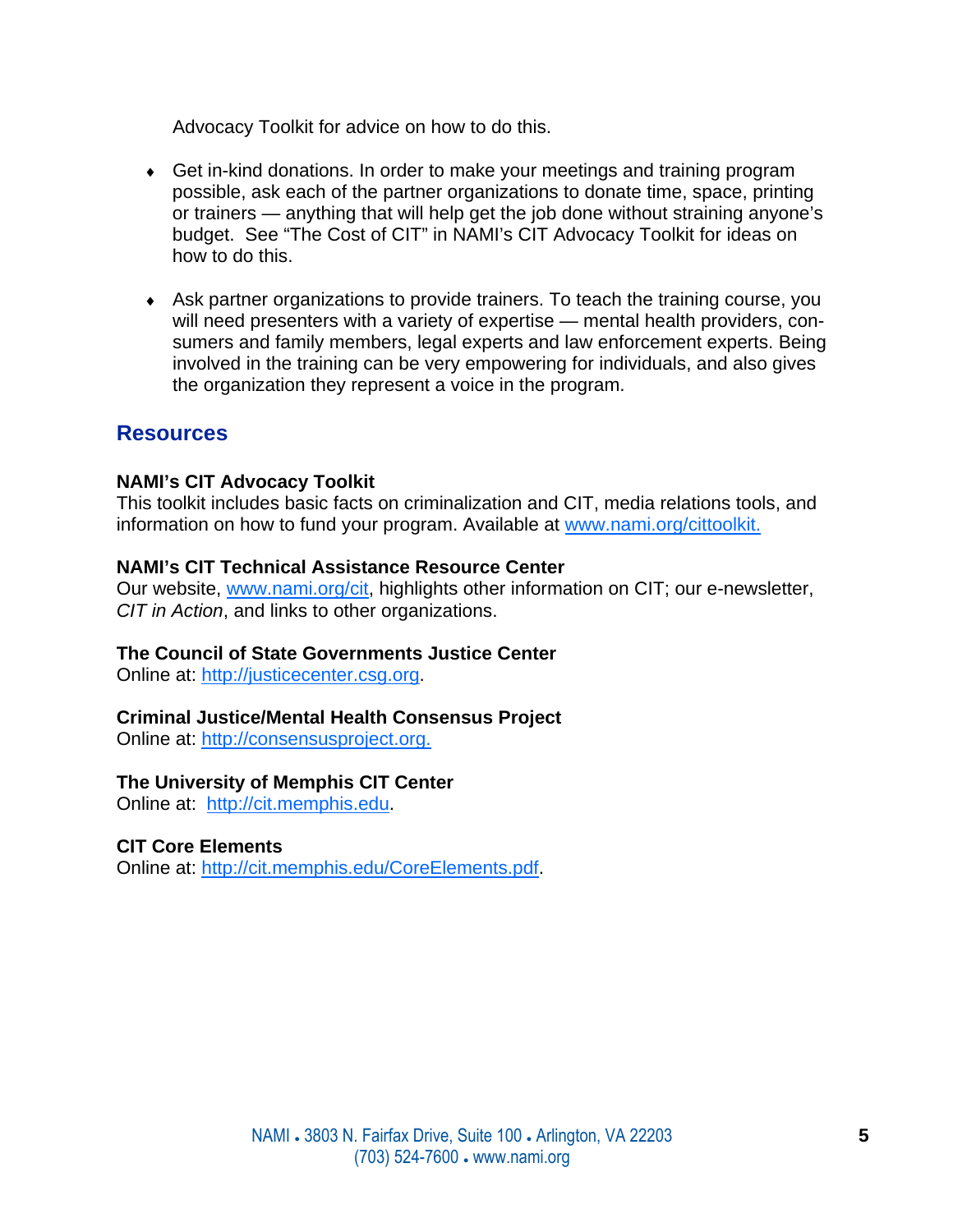



# **What is CIT?**

#### **Crisis Intervention Teams (CIT) are a pre-booking jail diversion program designed to improve the outcomes of police interactions with people with mental illnesses.**

The first CIT was established in Memphis in 1988 after the tragic shooting by a police officer of a man with a serious mental illness. This tragedy stimulated a collaboration between the police, the Memphis chapter of the National Alliance on Mental Illness, the University of Tennessee Medical School and the University of Memphis to improve police training and procedures in response to mental illness. The Memphis CIT program has achieved remarkable success, in large part because it has remained a true community partnership. Today, the so-called "Memphis Model" has been adopted by hundreds of communities in more than 35 states, and is being implemented statewide in several states, including Maine, Connecticut, Ohio, Georgia, Florida, Utah, and Kentucky. To locate a CIT program near you, visit the University of Memphis website at: http://www.cit.memphis.edu/ USA.htm.

### **The Memphis Model of CIT has several key components:**

- ♦ A **community collaboration** between mental health providers, law enforcement, and family and consumer advocates. This group examines local systems to determine the community's needs, agrees on strategies for meeting those needs, and organizes police training. This coalition also determines the best way to transfer people with mental illness from police custody to the mental health system, and ensures that there are adequate facilities for mental health triage.
- ♦ A **40 hour training program** for law enforcement officers that includes basic information about mental illnesses and how to recognize them; information about the local mental health system and local laws; learning first-hand from consumers and family members about their experiences; verbal de-escalation training, and role-plays.
- ♦ **Consumer and family involvement** in decision-making, planning training sessions, and leading training sessions.

# **Why Do We Need CIT?**

### **CIT equips police officers to interact with individuals experiencing a psychiatric crisis, by:**

♦ **Providing specialized training.** Police officers report that they feel unprepared for "mental disturbance" calls and that they encounter barriers to getting people experiencing psychiatric symptoms quickly and safely transferred to mental health treatment. CIT addresses this need by providing officers with specialized training to respond safely, and quickly to people with serious mental illness in crisis. Officers learn to recognize the signs of psychiatric distress and how to deescalate a crisis — avoiding officer injuries, consumer deaths and tragedy for the community. In addition, CIT officers learn how to link people with appropriate treatment, which has a positive impact on fostering recovery and reducing recidivism.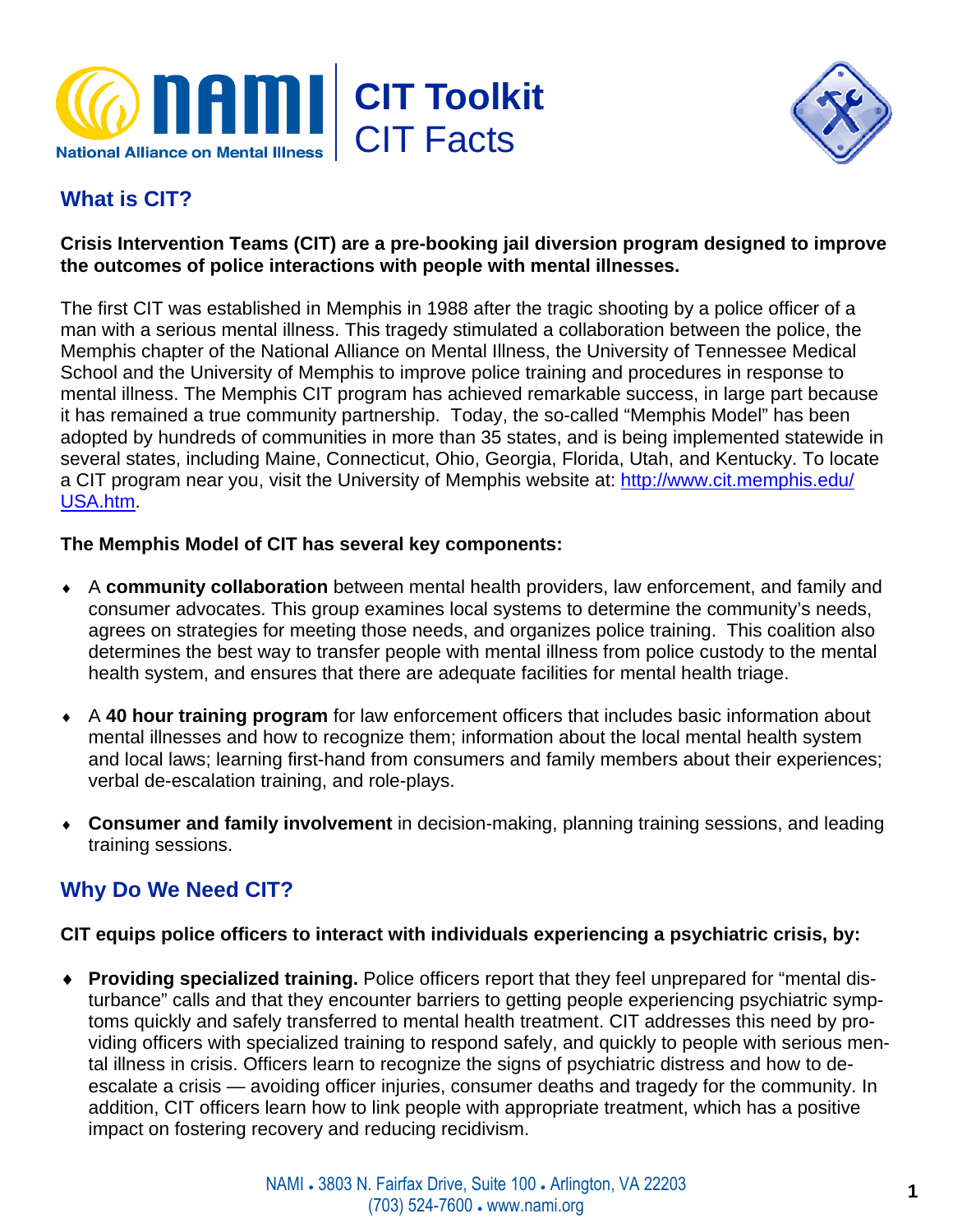♦ **Creating a community collaboration.** Due to critical shortages in community mental health services, police officers have become first line responders to people with serious mental illness who are in a psychiatric crisis. When these crises occur, officers often have no options other than to arrest the individual, due to the lack of protocol or coordination between law enforcement and the mental health system. By creating relationships between law enforcement and mental health services, CIT can facilitate agreements that get people quickly transferred to mental health treatment, while reducing the burden on police and corrections. Speedy transfers to treatment save police time and money, and reduce the need for costly emergency psychiatric services.

### **CIT Works — for law enforcement, for consumers, and for the community.**

### **CIT helps keep people with mental illnesses out of jail, and gets them into treatment.**

- ♦ Studies show that police-based diversions, and CIT especially, significantly reduce arrests of people with serious mental illnesses.1,2 Pre-booking diversion, including CIT, also reduced the number of re-arrests by  $58\%$ <sup>3</sup>
- ♦ In a one-year study of pre-booking jail diversion, including CIT, participants in jail diversion programs spent on average two more months in the community than non-diverted individuals. Individuals diverted through CIT and other programs receive more counseling, medication and other forms of treatment than individuals who are not diverted. $3$
- $\bullet$  CIT training reduces officer stigma and prejudice toward people with mental illness.<sup>4</sup>
- $\bullet$  CIT officers do a good job of identifying individuals who need psychiatric care<sup>5</sup> and are 25% more likely to transport an individual to a psychiatric treatment facility than other officers. $6$

#### **CIT reduces officer injuries, SWAT team emergencies, and the amount of time officers spend on the disposition of mental disturbance calls.**

- ♦ After the introduction of CIT In Memphis, officer injuries sustained during responses to "mental disturbance" calls dropped 80%.<sup>7</sup>
- ♦ After the introduction of CIT in Albuquerque, the number of crisis intervention calls requiring SWAT team involvement declined by 58%.<sup>8.</sup>
- $\bullet$  In Albuquerque, police shootings in the community declined after the introduction of CIT.  $9$
- ♦ Officers trained in CIT rate their program as more effective at meeting the needs of people with mental illness, minimizing the amount of time they spend on "mental disturbance" calls, and maintaining community safety, than officers who rely on a mobile crisis unit or in-house social worker for assistance with "mental disturbance" calls.<sup>10</sup>

**CIT Works in Rural Communities**: Many rural communities have created regional collaboratives for CIT. For example, successful rural CIT programs exist in the New River Valley in Virginia, and in Cambria County, Pennsylvania.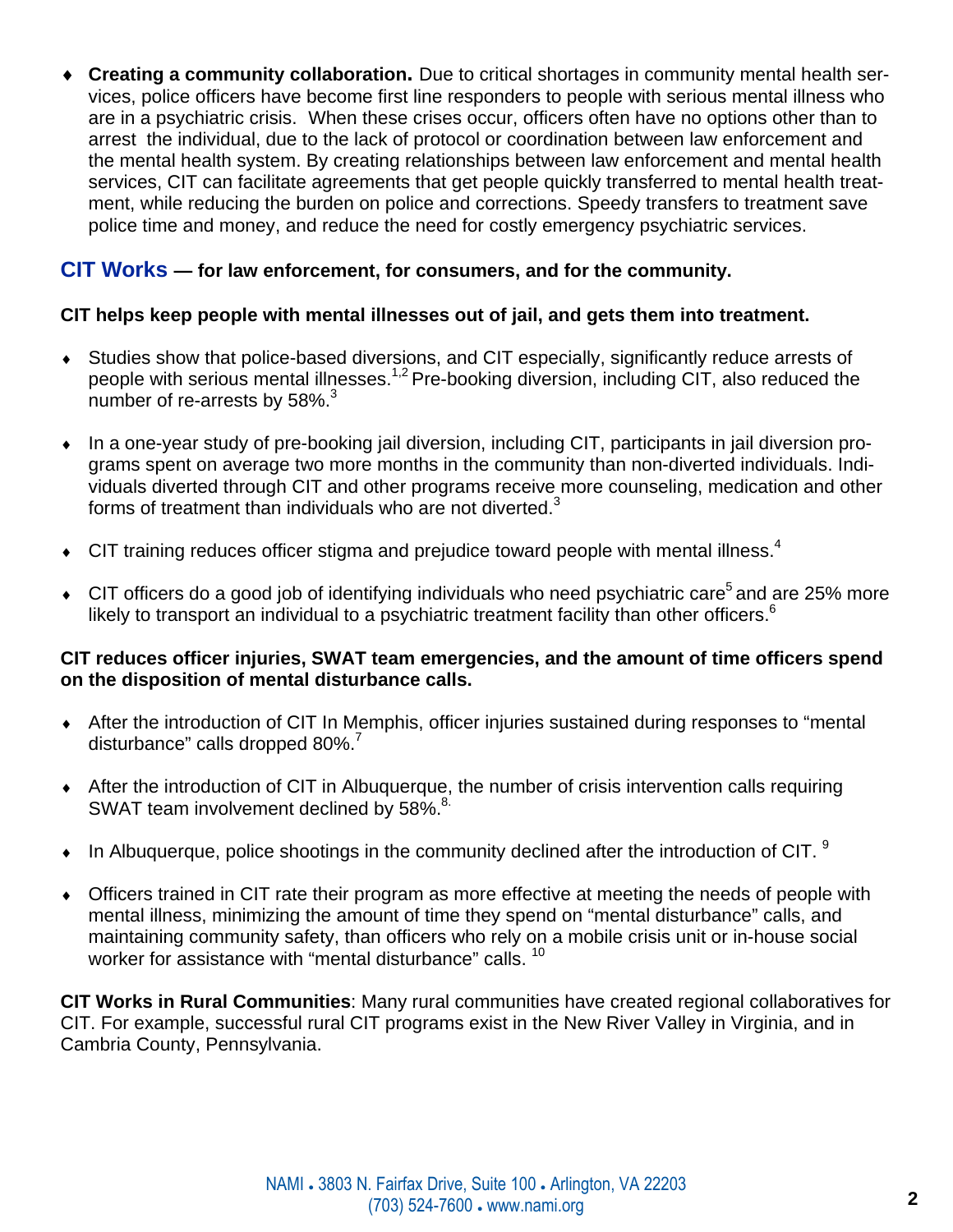#### **References**

1. Steadman, H., Deane, M.W., Borum, R., & Morrissey, J. (2001). Comparing outcomes of major models of police responses to mental health emergencies. *Psychiatric Services*, 51, 645-649

2. Sheridan, E., & Teplin, L. (1981). Policereferred psychiatric emergencies: advantages of community treatment. *Journal of Community Psychology*, 9, 140-147.

3. TAPA Center for Jail Diversion. (2004). "What can we say about the effectiveness of jail diversion programs for persons with cooccurring disorders?" The National GAINS Center. Accessed December 19, 2007 at: http://gainscenter.samhsa.gov/pdfs/ jail\_diversion/WhatCanWeSay.pdf.

4. Compton, M., Esterberg, M., McGee, R., Kotwicki, R., & Oliva, J. (2006). "Crisis intervention team training: changes in knowledge, attitudes, and stigma related to schizophrenia." *Psychiatric Services*, 57, 1199-1202.

5. Strauss, G., Glenn, M., Reddi, P., Afaq, I., et al.(2005). "Psychiatric disposition of patients brought in by crisis intervention team police officers." *Community Mental Health Journal*, 41, 223-224.

6. Teller, J., Munetz, M., Gil, K. & Ritter, C. (2006). "Crisis intervention team training for police officers responding to mental disturbance calls." *Psychiatric Services*, 57, 232-237.

7. Dupont, R., Cochran, S., & Bush, A. (1999) "Reducing criminalization among individuals with mental illness." Presented at the US Department of Justice and Department of Health and Human Services, Substance Abuse and Mental Health Services Administration (SAMHSA) Conference on Forensics and Mental Illness, Washington, DC, July 1999.

8. Bower, D., & Pettit, G. (2001). The Albuquerque Police Department's Crisis Intervention Team: A Report Card. *FBI Law Enforcement Bulletin*.

9. Dupont R., & Cochran, S.(2000). "A programmatic approach to use of force issues in mental illness events." Presented at the US

Department of Justice Conference on Law Enforcement Use of Force, Washington, DC, May 2000.

10. Borum, R., Deane, M.D., Steadman, H., & Morrissey, J. (1998). "Police perspectives on responding to mentally ill people in crisis: perceptions of program effectiveness." *Behavioral Sciences and the Law*, 16, 393-405.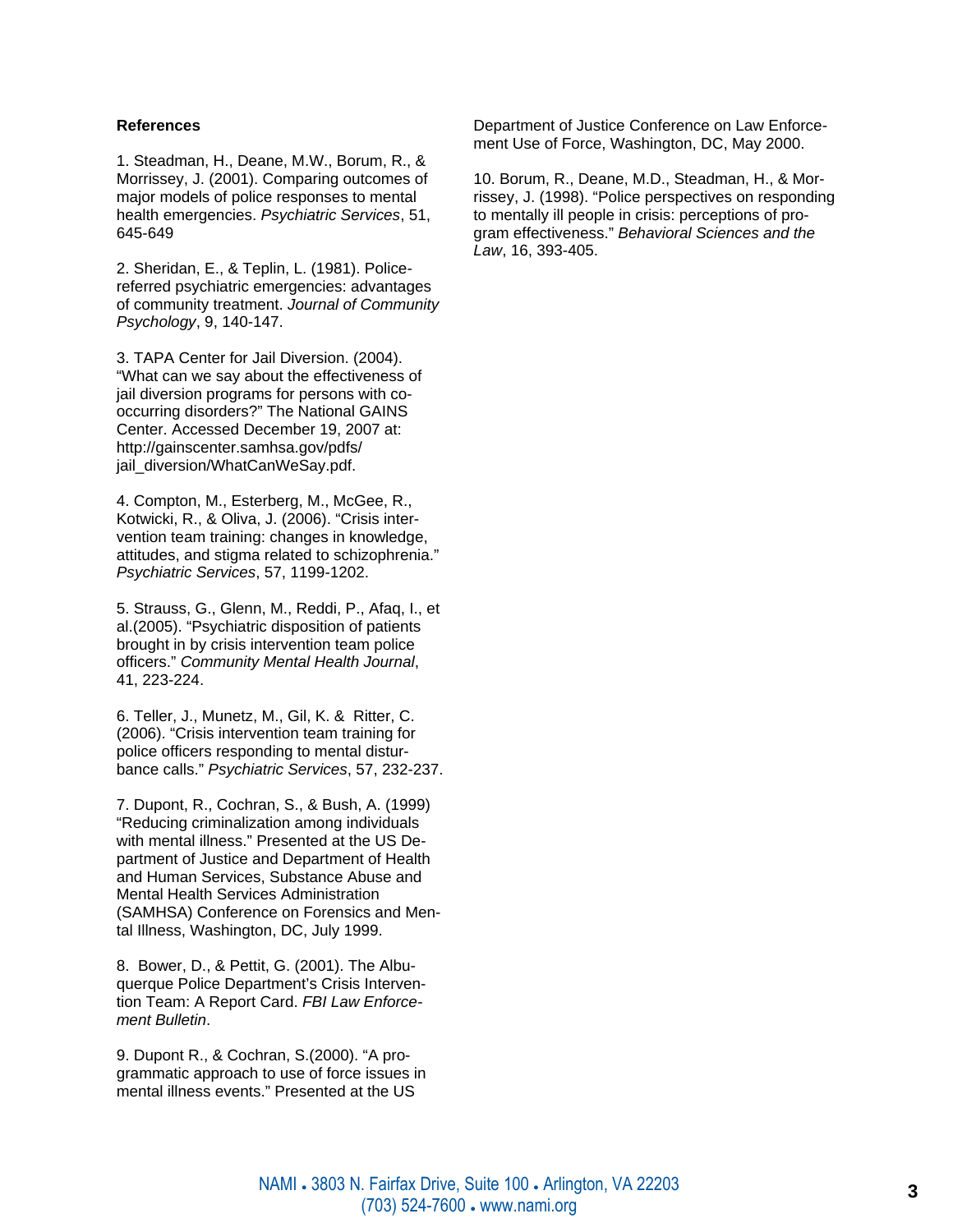



# **Criminalization of people with mental illnesses is a significant problem:**

**With the decrease in inpatient psychiatric beds and declines in the availability of community mental health services, people with serious mental illnesses frequently go without the treatment and services that they need.** When someone experiences a psychiatric crisis or acts out as a result of symptoms of their illness, often police are the first-line responders, and jails and prisons are increasingly used to house and treat these individuals Once incarcerated, people with mental illnesses do not receive the services that they need, are vulnerable to abuse, and have difficulty reconnecting with services on release. The result, for many, is years of cycling through prisons and jails, shelters, and emergency rooms, which is costly for communities, a burden on police and corrections, and tragic for people with mental illnesses.

- ♦ More than 450,000 Americans with a recent history of mental illnesses are incarcerated in US jails and prisons. This includes 24% of state prison inmates, and 21% of local jail inmates.<sup>1</sup> Of these, about 72% have a co-occurring substance abuse disorder.<sup>2</sup> By comparison, about 6% of the general population has a serious mental illness.<sup>3</sup>
- $\bullet$  Of probationers, 16%, or more than 500,000 people, reported having a mental disorder.<sup>2</sup>
- ♦ In one study, approximately 28% of people with serious mental illness were arrested in a 10 year period. The majority of these arrests were for non-violent charges like crimes against the public order or property offenses.<sup>4</sup> Many experienced repeat arrests.
- ♦ Sixty-six percent of boys, and almost 74% of girls in the juvenile justice system meet the diagnostic criteria for at least one major mental illness.<sup>5</sup>
- ♦ Once arrested, individuals with mental illness and substance abuse disorders spend on average 17 more days in jail than people without these disorders who were charged with similar crimes.6 At Riker's Island, New York City's largest jail, inmates with serious mental illness serve on average almost 6 months more than inmates without serious mental illness.<sup>7</sup>
- ♦ People with mental illness who are incarcerated tend to have higher rates of homelessness and co-occurring substance abuse disorders.<sup>6</sup>
- ♦ People who are incarcerated who have a mental illness have experienced, prior to their incarceration, higher rates of sexual and physical abuse victimization and unemployment than other inmates.<sup>1</sup>
- ♦ When they are incarcerated, people with mental illness often lose access to Medicare, Medicaid, and Social Security benefits. Even when benefits should be restored upon release, reapplying for benefits can be time-consuming and complex. Without case management assistance to restore benefits, prisoners re-entering after prison are at risk of recidivating or requiring costly emergency medical services.<sup>8</sup>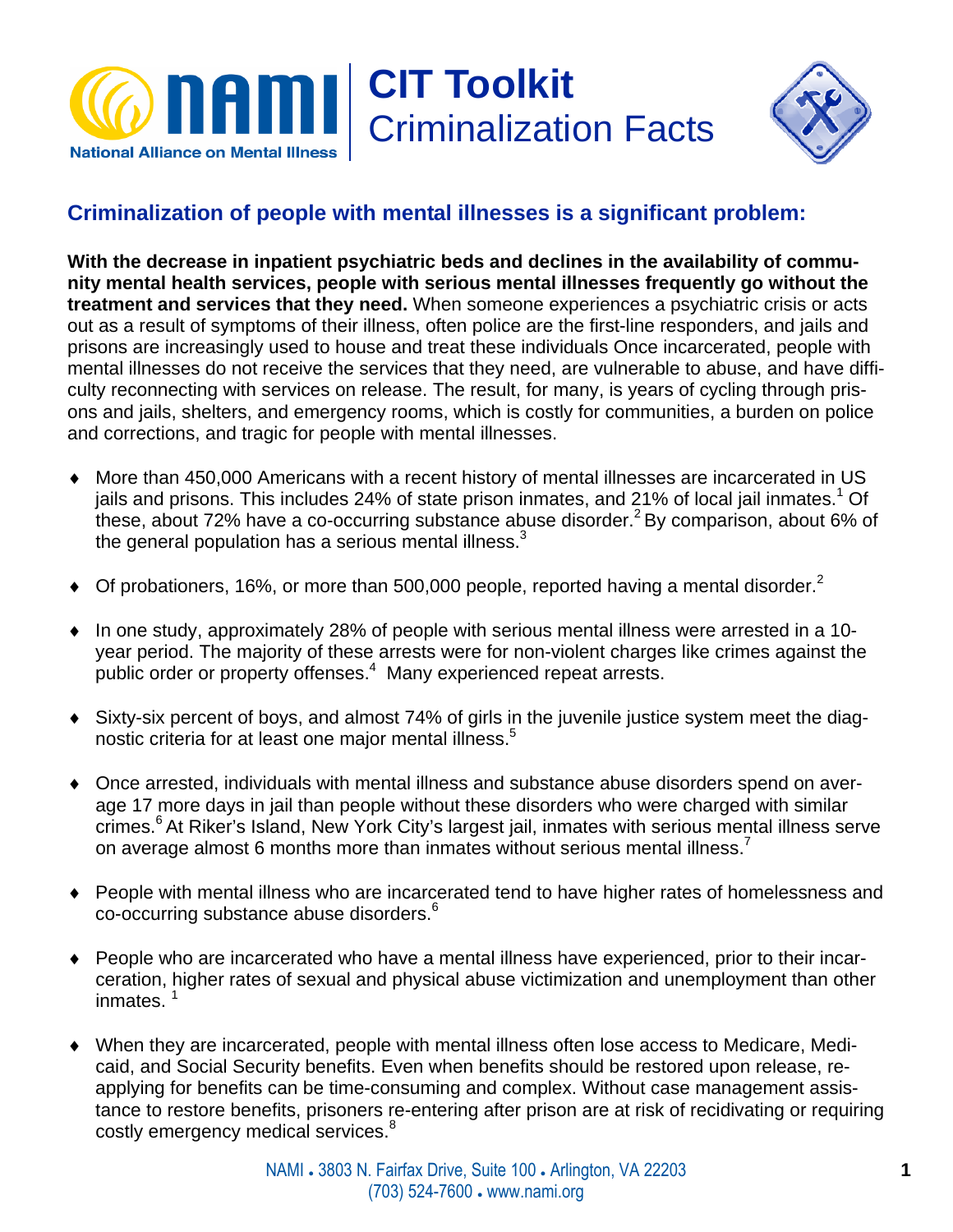# **Criminalization has serious consequences for communities:**

- ♦ The yearly cost of incarceration for one prisoner in both state and Federal prisons is approximately \$22,600.<sup>9</sup> By comparison, assertive community treatment, which provides comprehensive services to people with serious mental illnesses, costs between \$10,000-\$15,000 per person per year.<sup>10</sup>
- ♦ Studies show that between 10-15% of police shootings are "suicide-by-cop" incidents, when the victim is suicidal and deliberately provokes the officer to shoot.<sup>11</sup>
- ♦ Police officers report that responding to "mental disturbance" calls creates a significant burden on their departments.<sup>12</sup>

## **There are strategies that work:**

#### **Pre-Booking Jail Diversion:**

Studies show that police-based jail diversion, and crisis intervention teams (CIT) especially, significantly reduce arrests of people with serious mental illnesses, $13,14$  while better identifying individuals who need psychiatric care.<sup>15</sup> Individuals diverted through CIT and other pre-booking diversion programs receive more counseling, medication and other forms of treatment than individuals who are not diverted.<sup>16</sup>

#### **Post Booking Jail Diversion:**

Mental health courts and other post-booking diversion programs have proven effective in reducing incarceration and improving treatment outcomes. A study of the Allegheny County (PA) Mental Health Court revealed that the court reduced the amount of time offenders with serious mental illness spent in jail, increased the amount of mental health treatment they received, and did so at no additional cost.<sup>17</sup>

#### **Supportive Housing:**

Placing individuals who are homeless and who have serious mental illnesses in supportive housing with social services reduces time spent in jail, and reduces financial burdens on the criminal justice system. In one study, the reduced costs to the criminal justice system, shelters and emergency rooms made up for 94% of the cost of supportive housing.18

#### **Forensic Assertive Community Treatment:**

Forensic Assertive Community Treatment (FACT) treats individuals with serious mental illness who have been involved with the criminal justice system by providing intensive round-the-clock services in the community. In one study, FACT reduced jail days by 83%.<sup>19</sup>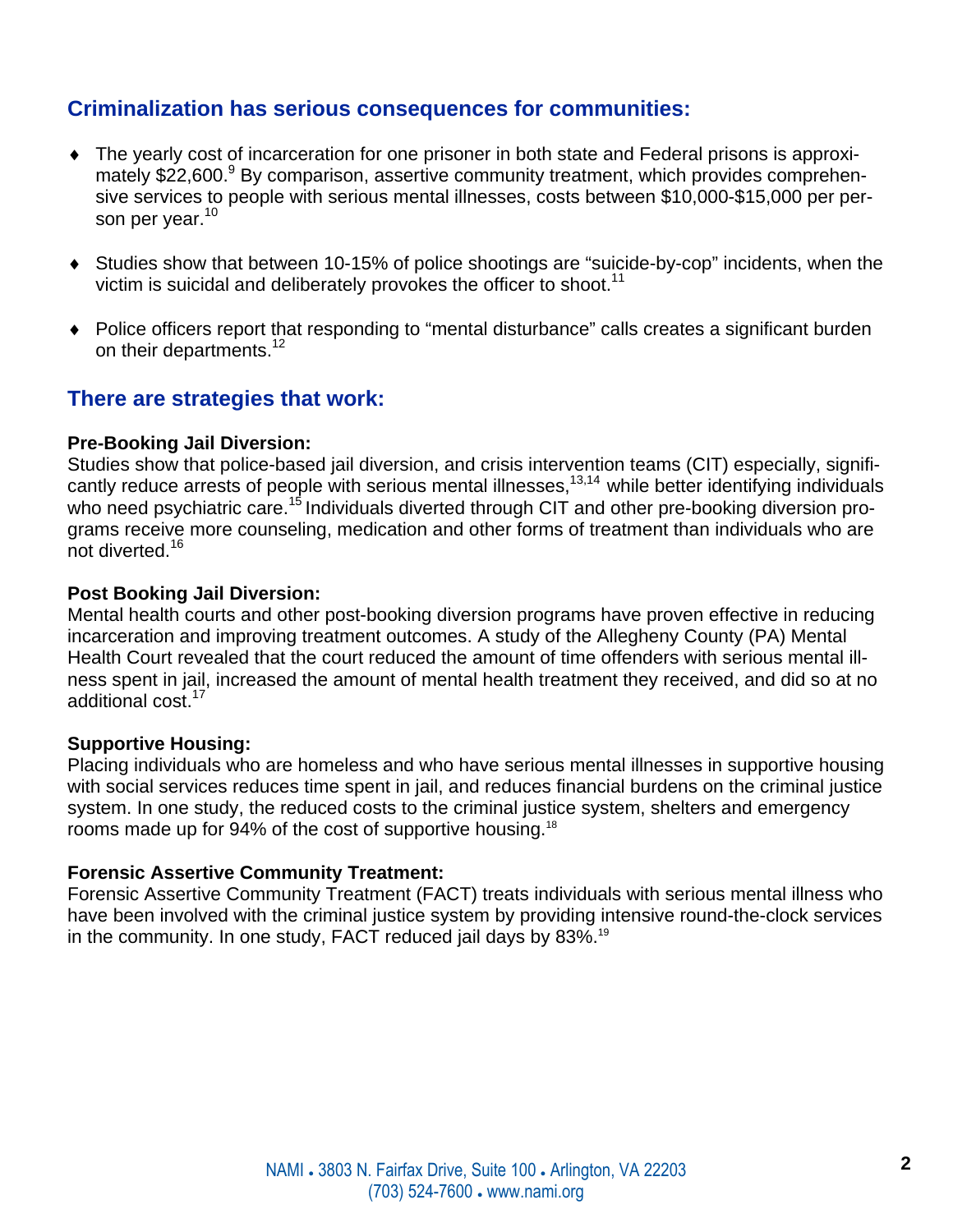#### **References**

1. James, D, and Glaze, L. (2006). "Mental health problems of prison and jail inmates. US Department of Justice, Bureau of Justice Statistics." *Bureau of Justice Statistics Special Report*.

2. Ditton, P M. (2006). "Mental Health and Treatment of Inmates and Probationers." US Department of Justice, Bureau of Justice Statistics, NCJ 174463

3. Kessler RC, Chiu WT, Demler O, Walters EE. (2005). "Prevalence, severity, and comorbidity of twelve-month DSM-IV disorders in the National Comorbidity Survey Replication (NCS-R)." *Archives of General Psychiatry*, 62(6):617-27.

4. Fisher, W., Roy-Bujnowski, K., Grudzinskas, A., Clayfield, J., Banks, S., and Wolff, N. (2006). "Patterns and prevalence of arrest in a statewide cohort of mental health care consumers." *Psychiatric Services*, 57, 1623-1628.

5. Telpin, L., Abram, K., McClelland, G., Dulcan, M., and Mericle, A. (2002). "Psychiatric disorders in youth in juvenile detention." *Archives of General Psychiatry*, 59, 1133-1143

6. McNiel, D., Binder, R., and Robinson, J. (2005). "Incarceration associated with homelessness, mental disorder, and co-occurring substance abuse." *Psychiatric Services*, 56, 840-846.

7. Butterfield, Fox. (1998) "Asylums Behind Bars: A special report.; Prisons Replace Hospitals for the Nation's Mentally Ill." New York Times. Accessed Feb 1, 2008 at: http://query.nytimes.com/gst/ fullpage.html? res=9903E5D61331F936A35750C0A96E958260& scp=2&sq=fox+butterfield&st=nyt

8. Judge David A. Bazelon Center for Mental Health Law. "Finding the Key to successful transition from jail to the community: An Explanation of Federal Medicaid and Disability Program Rules." Accessed January 28, 2008 at: http:// www.bazelon.org/issues/criminalization/ findingthekey.html

9. Stephan, J. (2004). "State Prison Expenditures, 2001." Bureau of Justice Statistics Special Report.

10. Allness, DJ & Knoedler, WH. (2003). *A manual for ACT start-up: Based on the PACT model of community treatment for persons with severe and persistent mental illness.* National Alliance on the

Mental Illness.

11. Huston, H., Anglin, D., Yarbrough, J., Hardaway, K., Russell, M., Strote, J., Canter, M., & Blum, B. (1998). "Suicide By Cop." *Annals of Emergency Medicine*, 32, 665-669.

12. Steadman, H., Deane, M.W., Borum, R., and Morrissey, J. (2001). "Comparing outcomes of major models of police responses to mental health emergencies." *Psychiatric Services*, 51, 645-649

13. Borum, R., Deane, M.D., Steadman, H., & Morrissey, J. (1998). "Police perspectives on responding to mentally ill people in crisis: perceptions of program effectiveness." *Behavioral Sciences and the Law*, 16, 393-405.

14. Sheridan, E., & Teplin, L. (1981). "Police-referred psychiatric emergencies: advantages of community treatment." *Journal of Community Psychology*, 9, 140- 147.

15. Naples, M., & Steadman, H. (2003). "Can persons with co-occurring disorders and violent charges be successfully diverted?" *International Journal of Forensic Mental Health*, 2, 137-143.

16. TAPA Center for Jail Diversion. (2004). "What can we say about the effectiveness of jail diversion programs for persons with co-occurring disorders?" The National GAINS Center. Accessed December 19, 2007 at: http://gainscenter.samhsa.gov/pdfs/jail\_diversion/ WhatCanWeSay.pdf.

17. Ridgely, et al. (2007). "Justice, Treatment, and Cost." Council of State Governments. Accessed Dec 11, 2007 at: http://www.rand.org/news/ press/2007/03/01/index.html.

18. Calhane, D., Metraux, S., & Hadley, T. (2001). "The impact of supportive housing for homeless people with severe mental illness on the utilization of the public health, corrections, and emergency shelter systems: the New York-New York initiative." Fannie Mae Foundation.

19. Lamberti, JS, Weisman, R, and Fadin DI. (2004). "Forensic Assertive Community Treatment: preventing incarceration of adults with severe mental illnesses". *Psychiatric Services*, 55 (11), 1285-1293. (Percentages calculated from data presented.)

NAMI ● 3803 N. Fairfax Drive, Suite 100 ● Arlington, VA 22203 **3**  (703) 524-7600 ● www.nami.org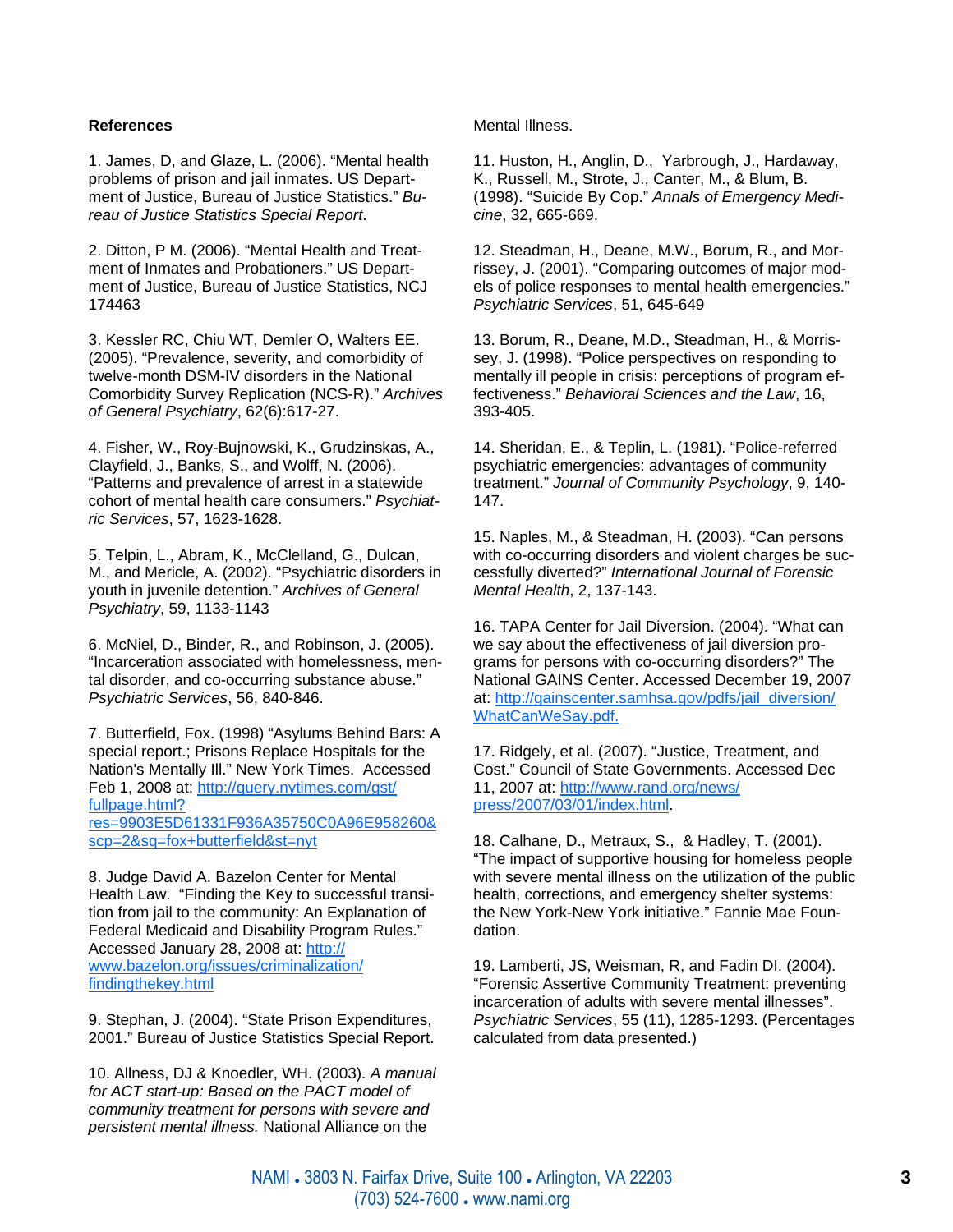

# **CIT Toolkit**  State Legislation Related to CIT



At present, there are no state laws mandating CIT. However, a few states have taken legislative steps to support CIT or other specialized police training.

# **Kentucky (2007)**

Read the text of the law here: http://www.lrc.ky.gov/krs/210-00/365.PDF

Kentucky's law defines CIT as a best practice for police interventions with people who have serious mental illness, developmental disability, mental retardation, substance abuse disorders, or dual diagnosis. The law lays out specific requirements for police training, including: number of hours required; topics covered; and composition of the training team. It requires the state Department for Mental Health and Mental Retardation to draft a curriculum, and the Kentucky Law Enforcement Council to facilitate making the training available to police departments. It also requires departments with CIT trained officers to report on the outcomes of the training. This law does not mandate that law enforcement agencies implement CIT; rather it establishes guidelines if communities decide to adopt CIT.

# **Texas (2005)**

Read the text of the law here: http://www.capitol.state.tx.us/tlodocs/79R/billtext/pdf/SB01473F.pdf and an analysis of the law here: http://www.capitol.state.tx.us/tlodocs/79R/analysis/pdf/SB01473H.pdf This law requires veteran officers to complete a training program in de-escalation and crisis intervention techniques. (A 16-hour de-escalation training was previously required in the training for new officers). Officers typically have 2 years to complete the training. The course requirements cannot be met by taking an online course. While this is a step in the right direction, we do not consider this a CIT program, because it is not a comprehensive 40 hour training, and *does not* require community partnerships between law enforcement, mental health providers and family and consumer advocates to respond to local needs.

# **Florida (2007)**

Read the text of the law here: http://www.myfloridahouse.gov/Sections/Documents/loaddoc.aspx? FileName=\_h1477er.doc&DocumentType=Bill&BillNumber=1477&Session=2007

This law creates a criminal justice mental health grant program to be administered by the Florida Department of Children and Family Services, called the Criminal Justice, Mental Health and Substance Abuse Reinvestment Grant Program. The grant program provides funding to counties for planning, implementing and expanding initiatives to increase public safety, decrease criminal justice spending, and improve accessibility and quality of treatment for individuals who have mental illnesses or substance abuse disorders and are involved, or are at risk of being involved, with the criminal justice system. The bill also establishes a statewide grant review committee, and specifies requirements for membership in the committee; specifies who can apply for grants, and establishes some requirements for applications. Grants can fund projects including, but not limited to, mental health courts, diversion programs, CIT and reentry services.

# **Georgia (2008)**

Read the text of the resolution: http://www.nami.org/Template.cfm?Section=CIT&Template=/ ContentManagement/ContentDisplay.cfm&ContentID=60034

The Georgia Senate passed S. Res. 924, a resolution recognizing and commending the Georgia Crisis Intervention Team.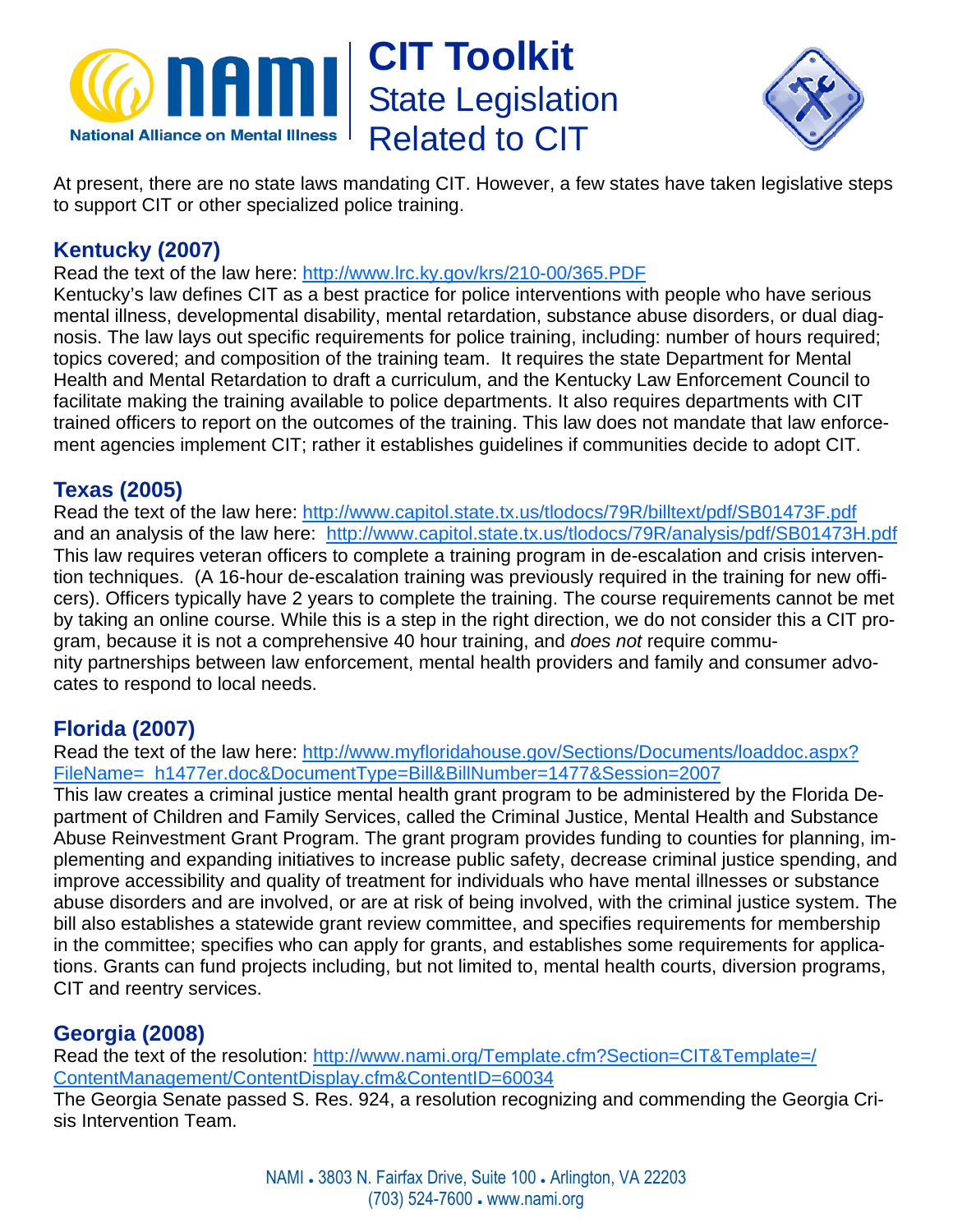

# **CIT Toolkit**  The Cost of CIT



# **Because CIT is developed through community collaborations, it can be accomplished at low cost, through mostly volunteer efforts. In fact, asking partner organizations to commit their resources to CIT creates a sense of ownership over the program, which leads to long term sustainability.**

### **Consider the following:**

- **Coordination and Planning**: Any member of the community partnership NAMI, the mental health agency, law enforcement, the local college or university, or the local government - may have on their staff a person who can act as coordinator to plan training sessions and coalition meetings.
- **Instructors**: Local mental health professionals, educators, consumers and family members are often willing to donate their time as CIT instructors. Contact your local NAMI, your local college or university and your mental health agency.
- **Facilities**: Many CIT programs are able to host trainings at the law enforcement training academies or university facilities for little or no cost.
- **Materials**: Law enforcement agencies may be willing to donate the cost of pins and brochures. Other printing costs may also be outsourced from within the partnership.
- **Salary:** Officers selected for training should be volunteers who are invested in the program, rather than motivated by a pay increase. Some communities, but not all, offer CIT-trained officers a token increase in pay in recognition of their specialized skills. Law enforcement agencies may be to cover any additional staff costs incurred by taking officers off the beat for the training.
- **Sustained Funding**: Once your program is established, you may be able to sustain funding for ongoing trainings by opening the classes up to officers from other communities and charging tuition.

# The **Georgia Crisis Intervention Team**

conducts the one-week training for 20 officers for a total of \$5000, or **\$250 per officer**. This budget includes a part-time CIT coordinator at NAMI Georgia; funding for research on the outcomes of Georgia CIT; as well as travel and lodging for instructors. (Information courtesy of NAMI Georgia.)

# The **Utah Crisis Intervention Team**

trains 550 officers across the state of Utah annually with a budget of \$95,000, or approximately **\$175 per officer**. This budget also covers costs for continuing education classes and CIT training for corrections officers. (Information courtesy of Ron Bruno, CIT Utah.)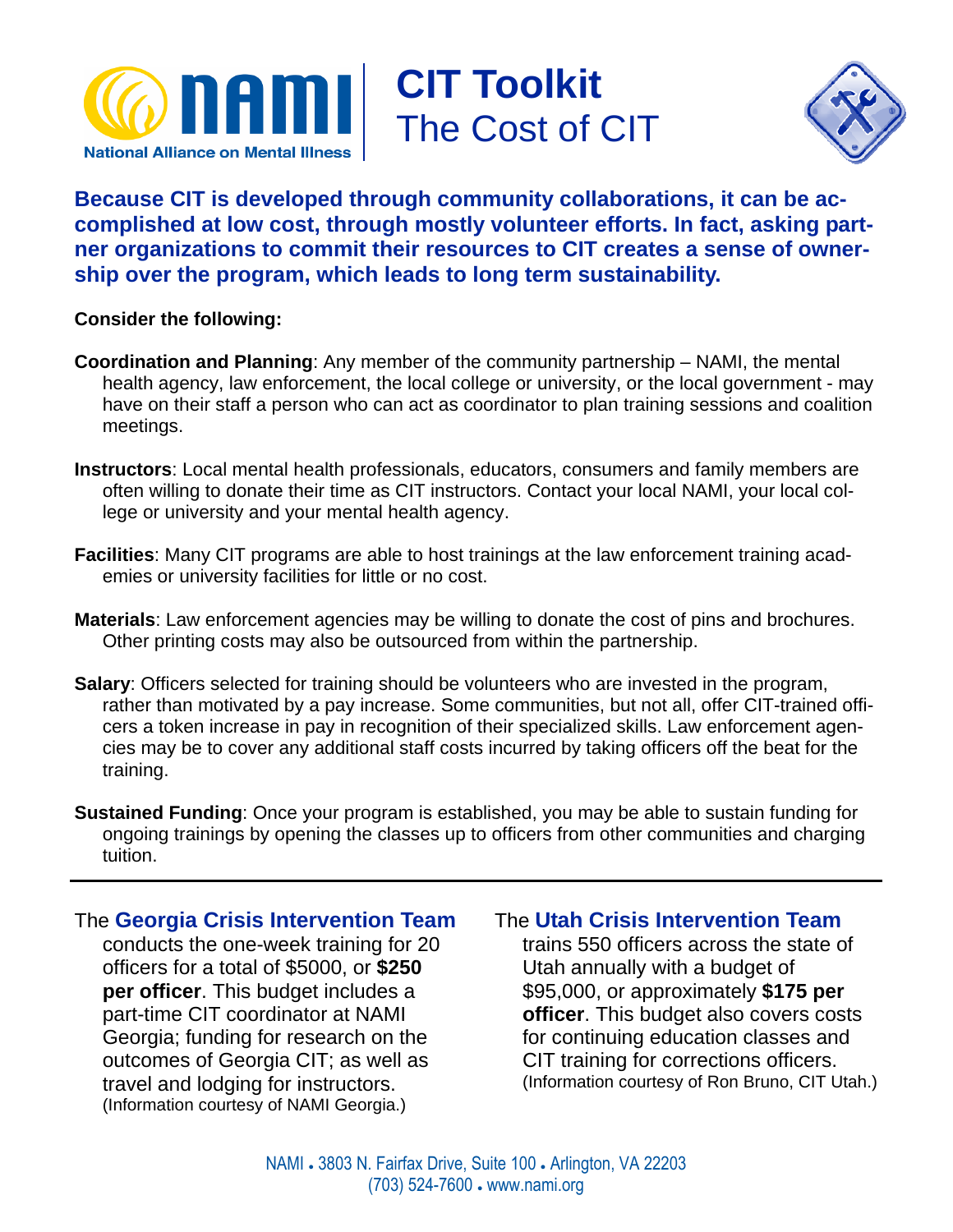

# **CIT Toolkit**  Sample Training Budget



| <b>Item</b>                                                     | <b>Cost per</b>                  | <b>Number</b> | <b>Cost</b>      |
|-----------------------------------------------------------------|----------------------------------|---------------|------------------|
| <b>Training Manuals</b>                                         | \$10.00                          | 20            | \$200.00         |
| <b>CIT Patches</b>                                              | 4.00                             | 20            | 80.00            |
| <b>CIT Pins</b>                                                 | 4.00                             | 20            | 80.00            |
| Certificates                                                    | 1.00                             | 20            | 20.00            |
| <b>Brochures</b>                                                | 1.00                             | 200           | 200.00           |
| <b>Pocket Guides</b>                                            | .28                              | 250           | 70.00            |
| Lodging (Instructors)                                           | 375.00                           | 5             | 1,875.00         |
| Travel/Mileage (Instructors)                                    | 36.00                            | 8             | 288.00           |
| (\$.45 per mile x 80 miles per individual)                      |                                  |               |                  |
| Instructional supplies                                          | 250.00                           | 1             | 250.00           |
| Program Honoraria<br>(Class Coordinator fee)                    | 500.00                           | 1             | 500.00           |
|                                                                 |                                  |               |                  |
| <b>Outreach materials</b>                                       |                                  |               | 104.00           |
|                                                                 | <b>Overhead/Operational fees</b> |               |                  |
| Postage/shipping                                                |                                  |               | 67.00            |
| Office rental                                                   |                                  |               | 83.00            |
| Phone/internet charges                                          |                                  |               | 66.00            |
| Equipment rental                                                |                                  |               | 29.00            |
| Salary - CIT coordinator                                        |                                  |               | 865.00<br>223.00 |
| Annual Advanced Training/Conference<br><b>Efficacy Research</b> |                                  |               | 500.00           |
|                                                                 |                                  |               |                  |
| <b>Projected Cost Per Class:</b>                                |                                  |               | \$5,500.00       |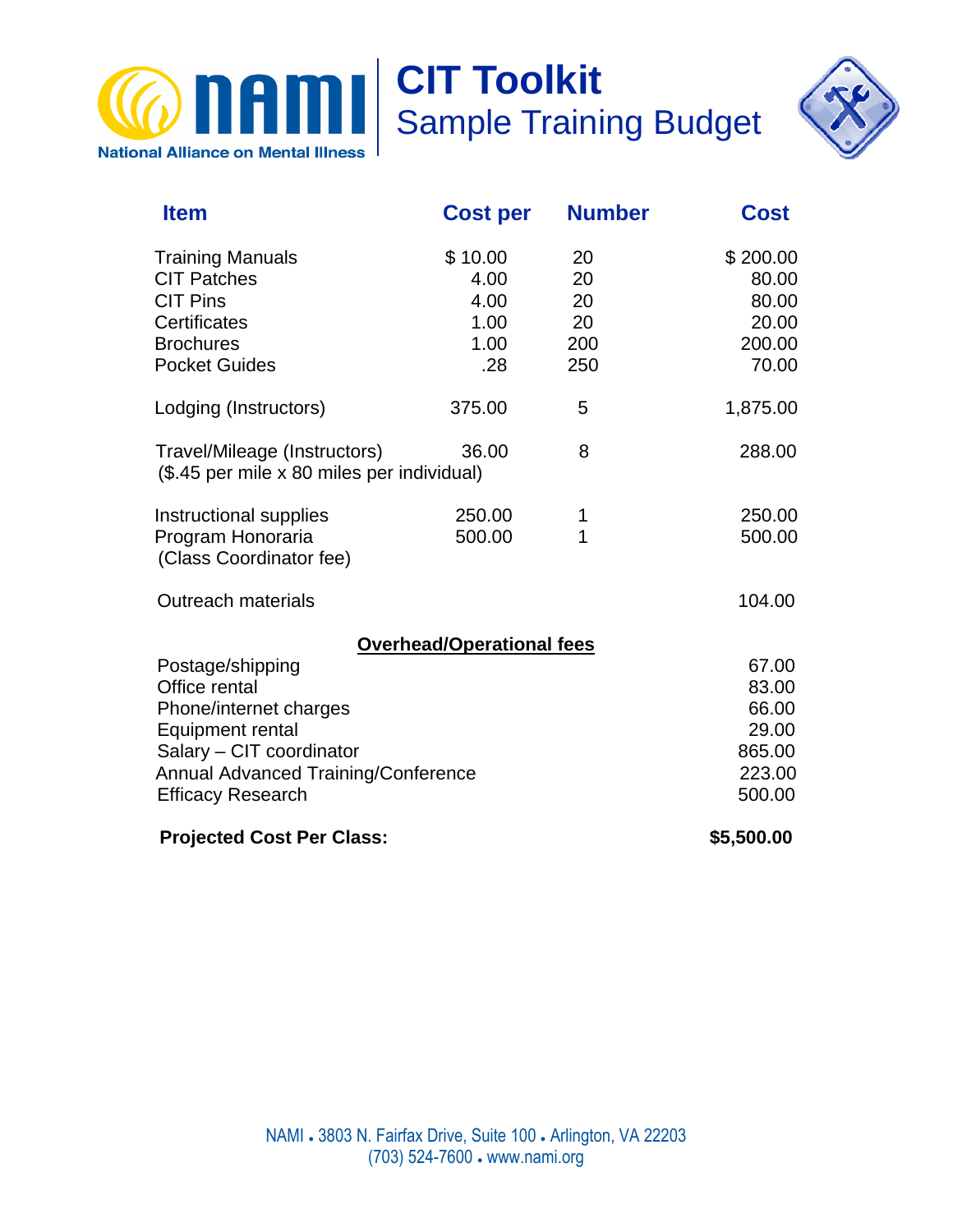



# **Talking Points**

**CIT (Crisis Intervention Team) is a model program designed to improve the outcomes of police interactions with people with mental illnesses.** 

**CIT is a community collaboration, not just a training program.** CIT officers are trained to prevent crises, and to de-escalate a crisis when it occurs. But, CIT is not just training. CIT is only effective when law enforcement, the mental health system and consumer and family advocates collaborate to make sure that when officers divert someone, the treatment system is willing and able to provide appropriate treatment.

**CIT works for law enforcement.** CIT provides officers tools for responding more safely and compassionately to people with serious mental illness. CIT gives officers options other than arrest and incarceration when they encounter people with mental illness. It improves public safety and reduces officer injuries, while reducing the amount of time officers spend dealing with mental disturbance calls. CIT officers report that they are more satisfied with CIT than with other jail diversion approaches.

**CIT works for consumers.** CIT improves consumers' safety: through the use of de-escalation techniques, officers can help prevent a crisis from deteriorating to the point where the use of force is likely. When they encounter a CIT officer, consumers are more likely to be transferred to treatment, to stay out of jails and emergency rooms, and receive treatment in the community.

**CIT frees up public resources.** By diverting people with serious mental illness from jails, CIT helps ensure that jails are used to incarcerate criminals, not people who require treatment. CIT also saves public resources by preventing people from deteriorating to the point they are incarcerated or require costly emergency services. Finally, CIT saves police time and money by creating an efficient system for transferring people from law enforcement custody to mental health treatment.

# **Tips**

**Be concise:** If your message is short and simple to understand, decision-makers are more likely to hear you.

**Tell your personal story**, or connect CIT to local events, to be most effective. For example, if a crisis situation in your community leads to the death of an officer or a consumer, explain how CIT might prevent similar tragedies in the future.

**Tailor your message to your audience**: Decision-makers will be more receptive if you give them information that is relevant to them, delivered by someone they can relate to. For example, if you are talking with law enforcement, try to find a law enforcement advocate of CIT in your community or in a neighboring city or state, to make the case for you.

**Present yourself as someone who can help**: Everyone responds more favorably to those who approach them in a positive, constructive way, as opposed to those who approach them critically. For example, with law enforcement, it is always important to recognize how difficult the job of an officer is, and to present CIT as a strategy that can make that job easier.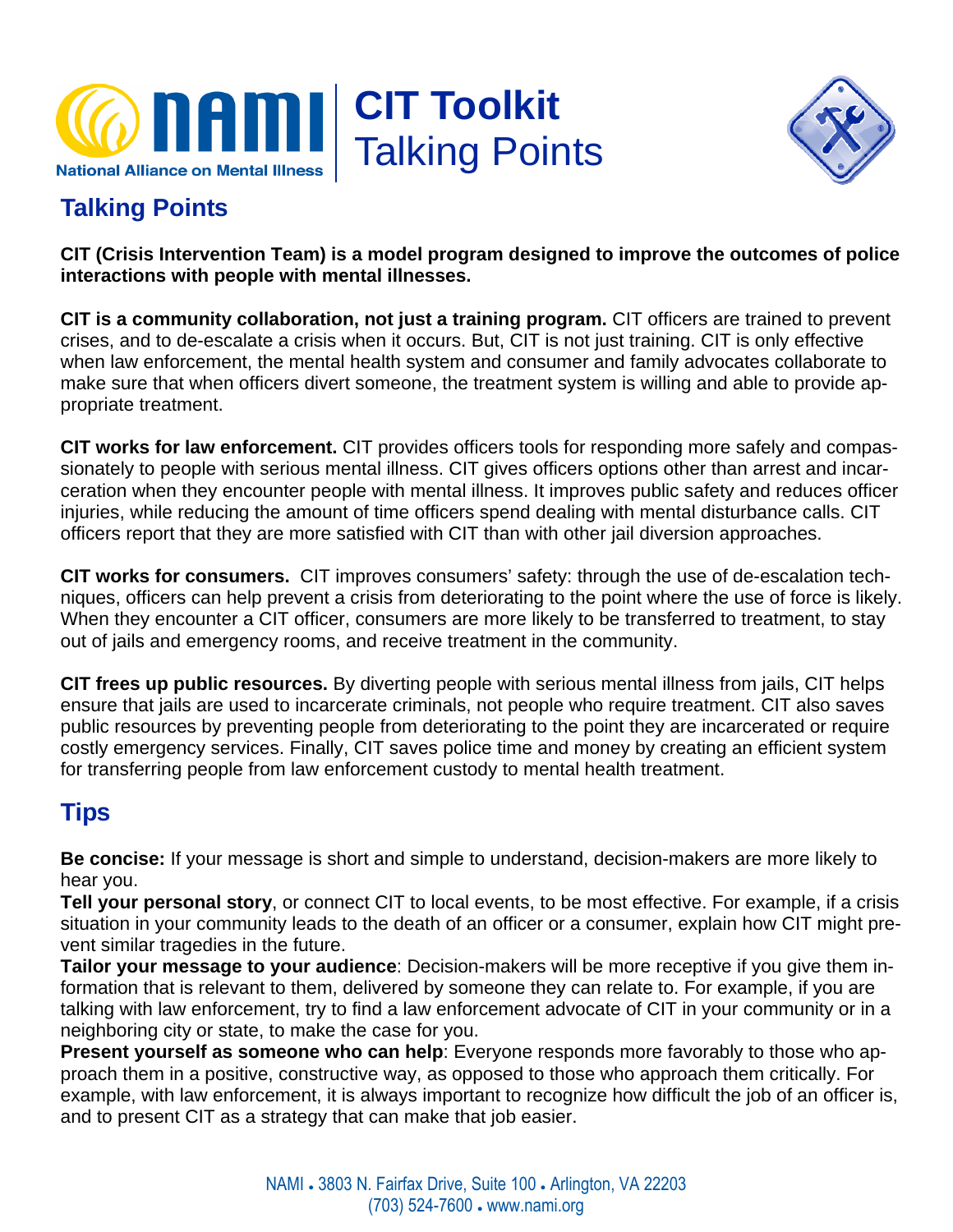

# **CIT Toolkit** Grant-Writing Tips for CIT Programs



# **1. Build your coalition.**

- ♦ **Assemble potential stakeholders** in your community to discuss what local issues you are trying to address by implementing CIT, and gather local data about the problems associated with the criminalization of people with mental illness.
- ♦ **Determine what sources might fund your coalition**. A community coalition around CIT is in a unique position because it includes both non-profit groups and local government entities. Non-profit organizations are eligible for foundation grants, and local governments (including law enforcement agencies) are eligible often eligible for state funding. If you have buy-in, your coalition can apply for money from a variety of sources. In fact, most grant makers today are looking for projects that include a strong collaborative effort.
- **Gather information**. Your coalition partners may know of funds that are available to them; for example, law enforcement agencies may have funds available for training. Find out whether any members of the partnership have connections with any community, foundation or government funding sources. Find out whether anyone has grant writing experience.

# **2. Search for grants.**

- ♦ **Use your connections in the community.** Find out whether community service groups like the Rotary Club or Kiwanis Club offer small grants. While they probably will not be able to fund your entire project, you may be able to get multiple small grants. And, funding from a local organization makes your project more legitimate in the eyes of larger funders.
- **To find foundation grants**, search these two websites: the Foundation Center (http:// foundationcenter.org/) and Guidestar (http://www.guidestar.org/). Both have fees, but one grant will easily pay off the cost of the subscription.
- ♦ **To find federal government grants** search www.grants.gov.
- ♦ **To find state and local grant makers**, you can contact your local community foundation most major cities have one – or a local university non-profit leadership center (locate them here: http://www.naccouncil.org/members.asp). Also consider contacting your state department of mental health or the department that conducts law enforcement training. Finally, ask at your public library for a foundations directory. Be sure to verify information in printed guides before applying for any grants; it may be out of date.
- ♦ **Carefully examine the criteria for funding** when reviewing grant opportunities; only consider applying if you meet the criteria. Look at the list of projects the grant maker has funded in the past: this will help you gauge whether your project is in their area of interest. You should also look at the amounts that they have granted; if your request is significantly larger,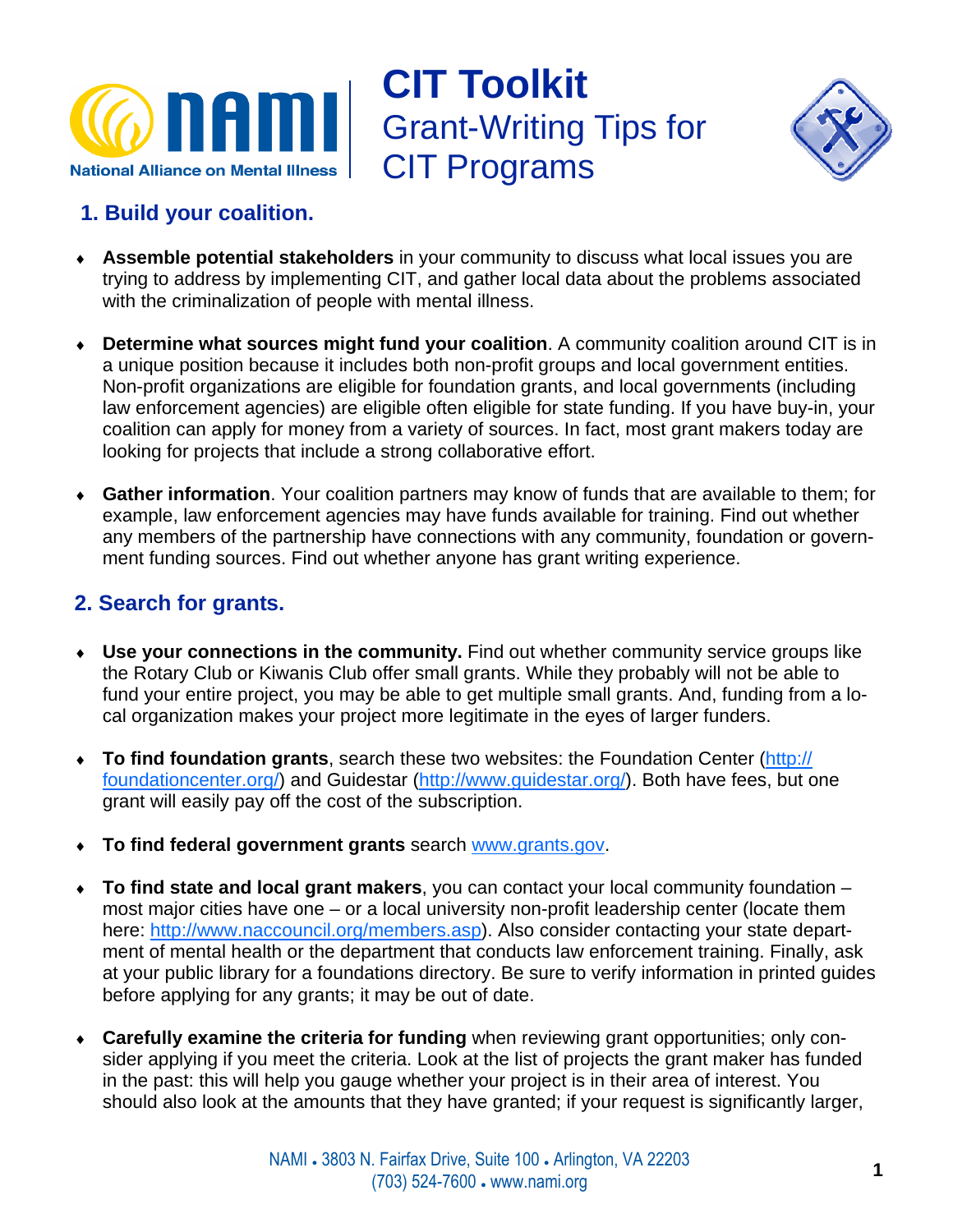consider applying for only a portion of your budget. If your request is significantly smaller, consider another grant maker.

♦ **It is unlikely that you will find grants specifically for CIT**, so look for other categories where your project may fit, including: community policing, violence prevention/reduction, improved community relations, and jail diversion.

## **3. Make a call.**

- ♦ **Build a relationship**. The relationship you build before you submit your application will vastly improve your chances of receiving funding. If you or someone in your coalition has a connection to a grant maker, have that person make an initial call. Research the grant maker's board of directors to find out whether any member of your coalition has a connection with one of them. If you don't know someone who knows someone, you still need to make the call.
- ♦ **Choose your representative carefully.** Find a person who is both articulate and enthusiastic about the program to make this initial call.
- ♦ **Be prepared**. The caller should prepare by reading through the grant maker's guidelines, and having an overview of the proposal on hand, along with local data about the problem that CIT addresses. In this initial conversation, the details of the project may be less important than how the overall goals match the funder's priorities. Find out what their expectations are, and appeal to them.
- ♦ **Introduce yourself to the program officer.** If you are calling cold, call the number listed on the grant solicitation, and say that you are interested in applying for funding. Ask to speak with the person who handles your category of grant proposals, usually referred to as the program officer. Tell him or her about your project, demonstrating that you've read the criteria for funding. Ask whether this is something the organization might be interested in funding. If the program officer says "no", thank him or her and cross them off your list. Do not push, because you may want to apply for money from them in the future. If they say "yes", continue the conversation. If you have a positive conversation, this person may be someone you can call on later for guidance on the grant writing process.
- ♦ *Tip:* **Some large foundations will not talk to an organization that hasn't submitted a letter of inquiry.** Check the proposal guidelines carefully; if necessary, submit the letter of inquiry first, and follow up with the phone call. A letter of inquiry is a short overview of your organization and your proposed project. If you receive no response to your letter of inquiry, and aren't able to reach the program officer on the phone, assume that you should look for other sources of funding.
- ♦ *Tip:* **After an open question period, government grants may be closed to questions.** Rather than a personal response, your question will be answered on a public website. You should still make a call to introduce yourself to the program offi-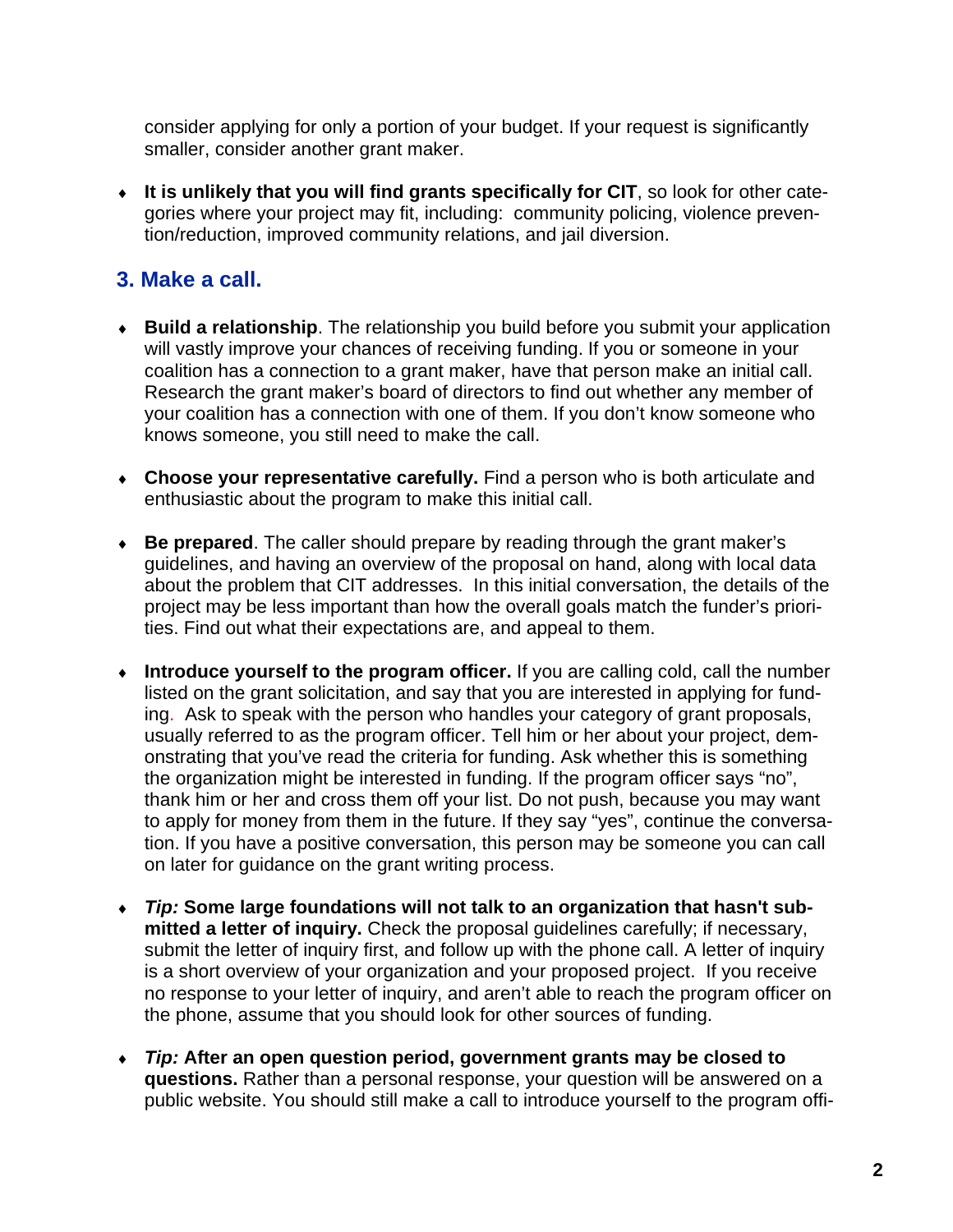cer, but be sure to do it before the open question period ends.

♦ *Tip:* **Take advantage of any opportunities to build relationships before you go seeking money.** Some foundations and government agencies are willing to meet with you to have a general discussion about what they are interested in and to learn about what you do or may plan to do in the future.

# **4. Write your grant proposal.**

- ♦ **Put together a work group and choose a coordinator.** Your work group should include a point person from each organization involved in the coalition. Establishing a work group helps solidify everyone's commitment to the project and prevent any misunderstandings regarding who will do what once you are funded. This group can also provide quick and easy access to information you may need for writing the proposal. It is important, however, to choose one person who will make sure that everyone stays on track and the proposal is completed on schedule.
- ♦ **Decide who will submit the application.** If only law enforcement agencies are eligible for funding under a particular grant, the application should go out under the police or sheriff department's name. The same applies if only non-profits are eligible. This does not mean that the organization that applies for the funding has to write the application or implement all aspects of the program. Your workgroup should continue to emphasis shared responsibility.
- ♦ **Use the resources available to you.** If you are applying for multiple grants, use NAMI's CIT Grant-Writing Templates or develop your own. Most grant applications ask similar questions, including: What is the need? How will you measure the effectiveness of your program? How is your program going to be structured? Develop standard language to respond to these questions. **Warning**: *you should always customize templates to your individual program, you local needs, and the requirements of the grant maker.*
- ♦ **Follow instructions to the letter**. If there are restrictions on font size, margins, length, etc, follow them. If a grant maker receives your application and sees that you did not follow the instructions, they may not even look at it. *Absolutely do not write more than the length limit.*
- ♦ **Know your limits**. Carefully gauge what your organization and your coalition have the capacity to do. If you do not complete your project, the grant maker can demand that you return the money.
- ♦ **Ask for what you need.** Calculate your budget carefully and ask for what you need, not less or more. Be sure to include *all* costs, direct and indirect. Many, but not all, funders expect there to be 10%-20% in indirect costs – expenses like rent, utilities, IT support, and bookkeeping. Often grant makers will tell you explicitly whether and how much they will fund indirect costs; if they don't cover indirect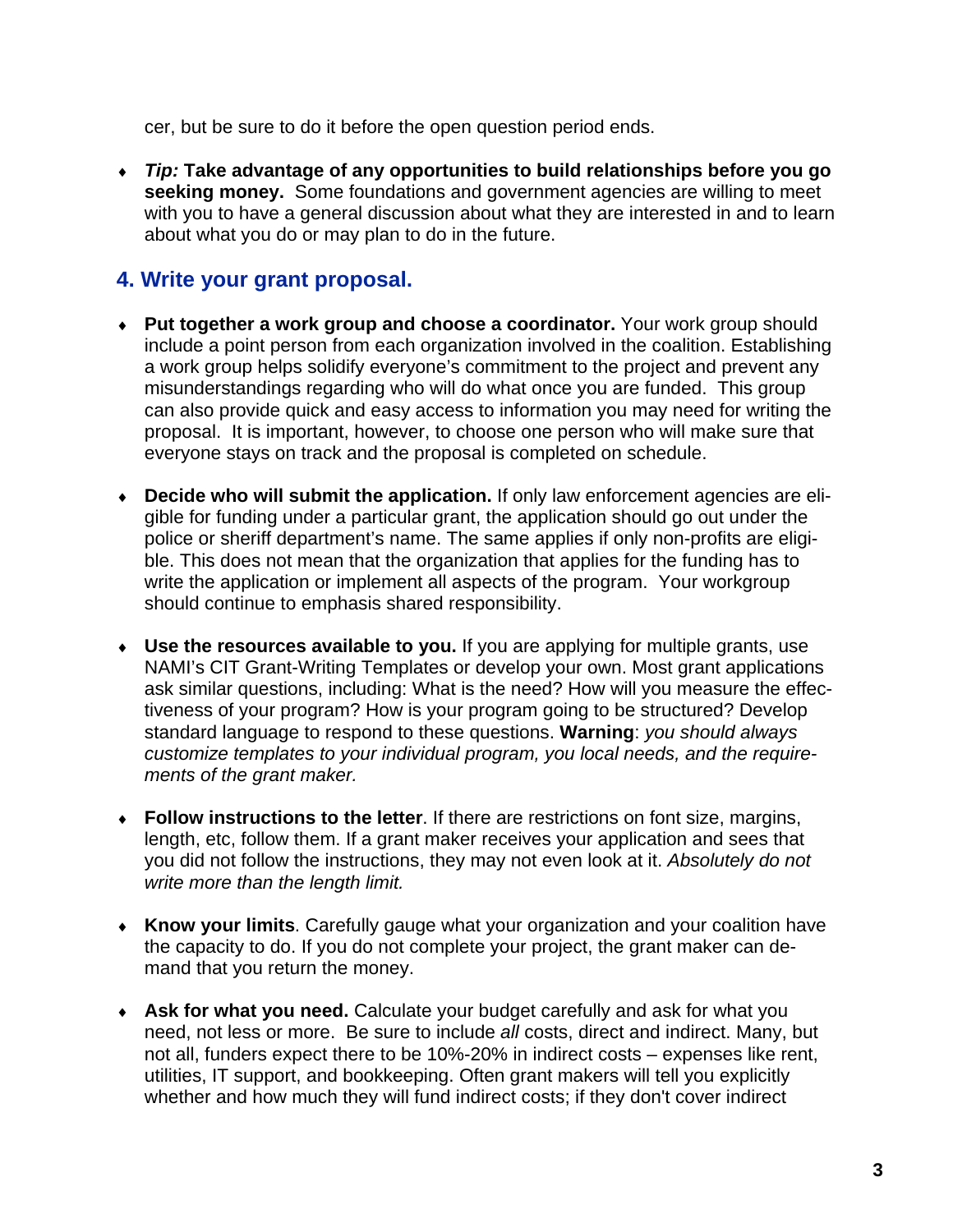costs, don't include them in your request. Be sure that the coalition can cover these costs if you receive the grant.

- ♦ **Avoid acronyms and jargon** without first explaining what you mean. For example, your first reference should be to "Crisis Intervention Teams (CIT)" and thereafter you can use "CIT." It is very easy to use shorthand without realizing that your readers may not understand you.
- ♦ **Review your application carefully**. Remember that the foundation's review committee may know little or nothing about mental illness or CIT. Ask a trusted outsider to read your proposal to make sure that your plan and goals are clear. He or she should identify any jargon or overly technical language. Finally, ask your reviewer to read your application as he or she would a résumé: for spelling, grammar, and adherence to the instructions.
- ♦ *Tip:* **Check your 501(c)3 status.** Some NAMI affiliates do not have their own nonprofit status, but rather are umbrella groups of the state NAMI. If this is the case, you can't apply for grants without very careful cooperation with the state organization. You may want to consider applying for funding under the name of another partner in your coalition.

# **5. Follow Up.**

- ♦ **If you receive funding: Congratulations!** There are still a few things you need to do.
- ♦ **Thank the grant maker.** You can't say thank you too many times! Write a private letter of thanks, and also consider a public thank you. Acknowledge the grant maker on any materials you print and at any public events that feature your CIT program.
- ♦ **Comply with any conditions of the grant**, including reporting on your progress and outcomes. Be sure also to respond in a timely fashion to any informal inquiries that you receive from the grant maker.
- ♦ **Involve the grant maker in your organization.** Invite the grant maker to any major public events that your organization holds, such as the NAMIWalk, a press conference or a fundraising gala. Maintaining an active relationship will increase your chances of receiving future funding. Since foundations talk to each other, your successful relationship with one will improve your reputation with other organizations.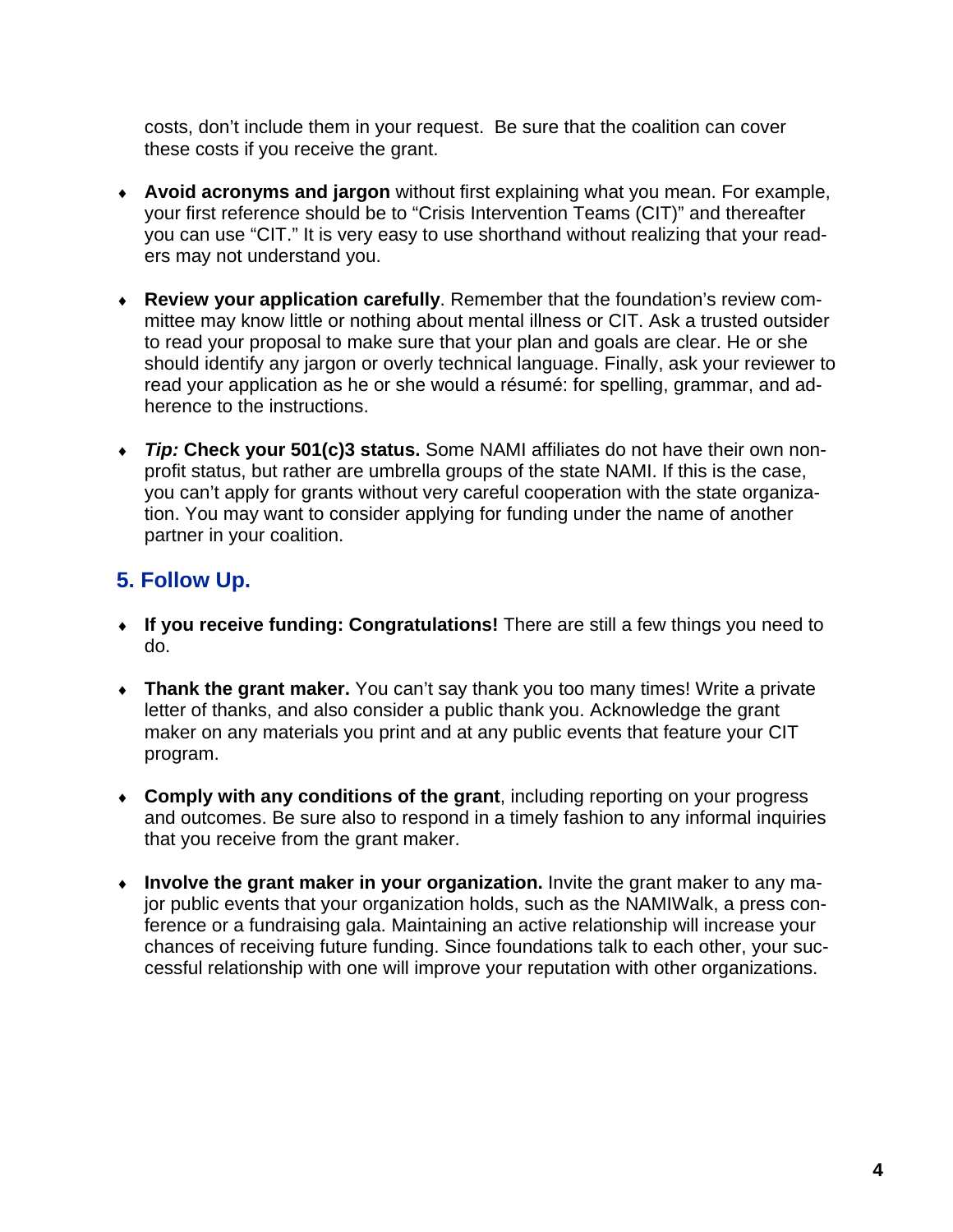# **Resources**

### **NAMI's CIT Advocacy Toolkit**

This toolkit includes the NAMI CIT Grant-Writing Templates. Available at www.nami.org.

### **NAMI's Fundraising Toolkit**

Tentatively scheduled for release June 2008, at www.nami.org.

### **The Foundation Center**

http://foundationcenter.org/

This website includes guides to grant-writing, as well as a directory for searching grants.

#### **Guidestar**

http://www.guidestar.org/ Another excellent site for searching for grants.

#### **Non-Profit Guides**

http://www.npguides.org/ Grant writing guides and information for non-profits.

#### **Grants.gov**

www.grants.gov Search and apply for all federal government grants

#### **Non-profit Academic Centers Council**

http://www.naccouncil.org/members.asp This website lists university centers for non-profit leadership around the country.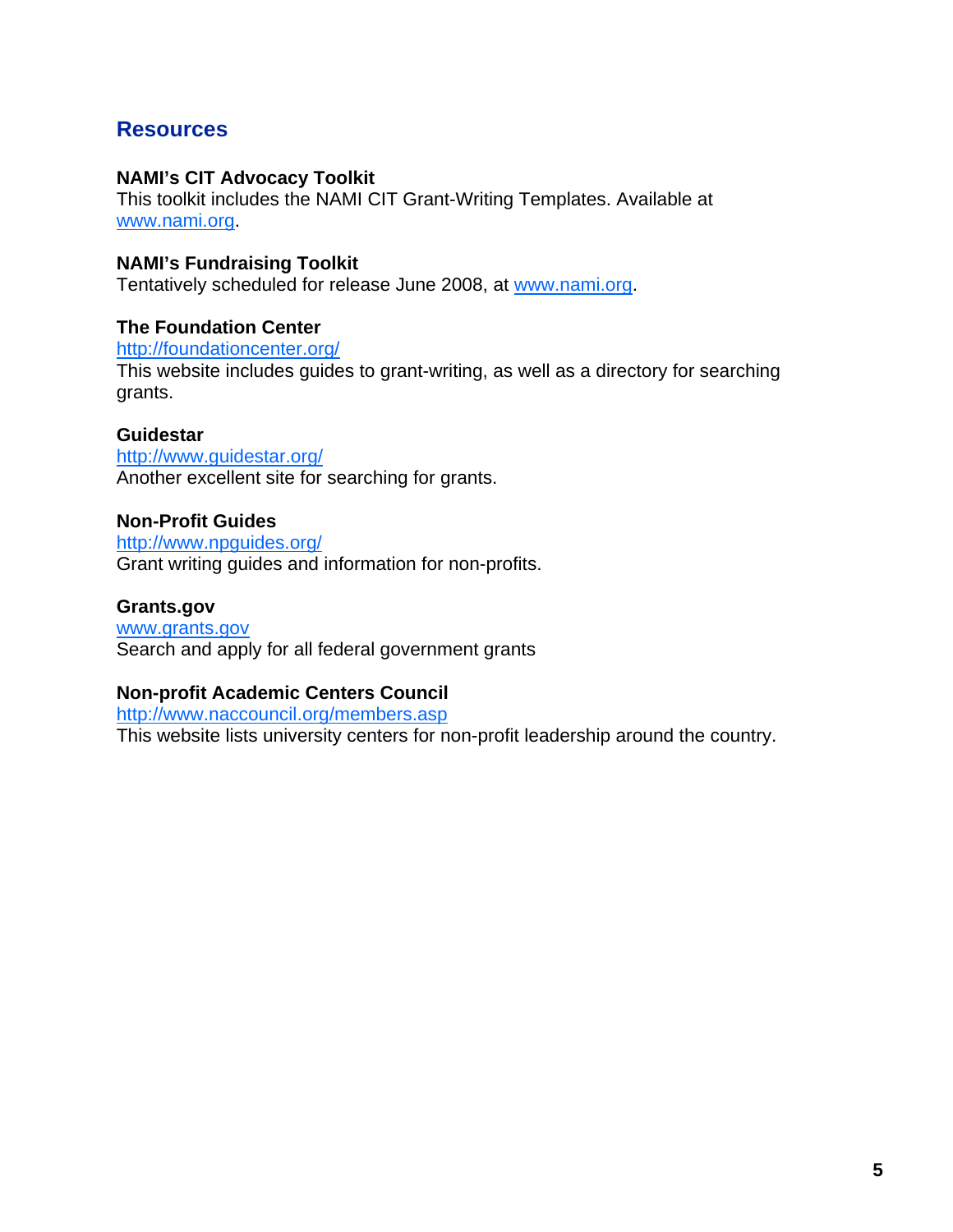

# **CIT Grant Writing Template:** Describing the Need for CIT



# **Introduction**

This template is designed to help you answer a common question that appears on most grant applications: *What is the nature of the problem? What is the need?* Please feel free to copy, paste, and alter the text. Keep in mind that you should *always* tailor your grant application to your program and the requirements of the funder. Notice the prompts to include local data and information; these will make your application more compelling and improve your chances of receiving funding.

# **What is the nature of the problem? What is the need?**

Forty years ago, in response to concerns that psychiatric inpatients were mistreated and cruelly confined, states across the country began closing the vast majority of state psychiatric hospitals. Plans for a more humane community mental health system to treat these individuals never fully materialized. As a result, people with serious mental illnesses frequently go without the treatment and services that they need. Without adequate treatment, people with serious mental illnesses are at increased risk for hospitalization, criminal justice involvement and emergency hospitalization.

When someone experiences a psychiatric crisis and acts out as a result of symptoms of their illness, law enforcement officers are often the first-line responders. Jails and prisons, rather than medical facilities, are increasingly used to house and treat people with mental illnesses. Once incarcerated, people with mental illnesses do not receive the services that they need, are vulnerable to abuse, and have difficulty reconnecting with services on release. The result, for many, is years of cycling between prisons and jails, shelters, and emergency rooms. This cycle is costly for communities, a burden on law enforcement and corrections, and tragic for people with mental illnesses.

Today, 24% of state prison inmates, and 21% of local jail inmates have a recent history of serious mental illness.<sup>i</sup> Of these, about 72% have a co-occurring substance abuse disorder.<sup>ii</sup> 16% of probationers, or more than 500,000 people, reported having a mental disorder.<sup>iii</sup> In one study, approximately 28% of people with serious mental illness were arrested in a 10-year period. The majority of these arrests were for non-violent charges like crimes against the public order or property offenses.<sup>iv</sup> Once in jail, people with mental illness stay on average 17 days longer than other inmates. $v$ 

People with serious mental illnesses create a financial burden on law enforcement and corrections -- money that would be better spent maintaining public safety and getting people with mental illnesses the treatment they need before they encounter law enforcement. Due to their unmet treatment needs,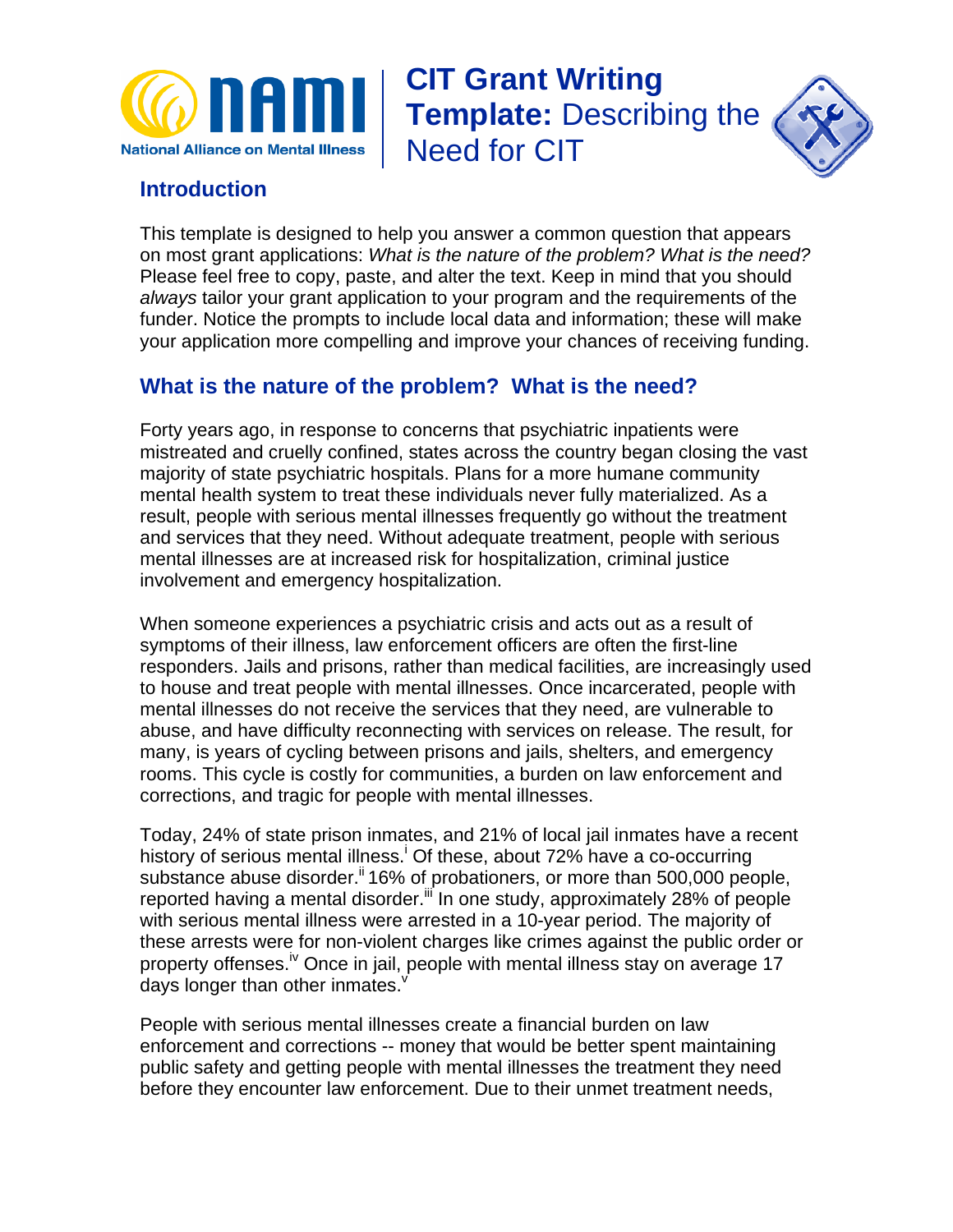people with mental illnesses cost more to detain than other prisoners; for example, in 2004, Miami-Dade County, Florida spent \$18 per day to house inmates in the general population, and \$125 per day to house inmates with serious mental illnesses.<sup>vi</sup> [If available, substitute information about the cost **of incarcerating a person with mental illness in your local jail or prison.]** Law enforcement officers report that they spend more time in the disposition of "emotional disturbance" calls, and that they do not feel properly prepared to respond to someone in a psychiatric crisis. Frequently officers may not want to arrest someone who is obviously in need of psychiatric care, but they do not know what treatment options are available, and feel they have little choice.

For a person with mental illness, incarceration can be especially destructive. Jails and prisons are not equipped to provide adequate psychiatric treatment, and frequently symptoms worsen. In addition, when they are incarcerated, people with mental illness often lose access to Medicare, Medicaid, and Social Security benefits.<sup>vii</sup> Even when benefits should be restored upon release, re-applying for them can be time-consuming and complex. Without case management assistance, people with mental illnesses re-entering communities after prison are at risk of re-offending or requiring costly emergency housing and medical services. Incarceration is often the beginning of a dangerous cycle of homelessness and emergency hospitalizations.

In the most tragic circumstances, a law enforcement encounter with a person with mental illness leads to violence, resulting in injury or death to officers, the individual himself or even innocent bystanders. People with mental illness often become fearful when confronted by a law enforcement officer; their behavior is frequently perceived as aggressive toward officers rather than protective of self. Additionally, studies show that between 10-15% of police shootings are "suicideby-cop" incidents, when the victim is suicidal and deliberately provokes the officer to shoot by behaving in a threatening way. Will These incidents have financial costs as well: injuries take officers off the beat, increase medical costs, and can result in liability lawsuits.

#### **Add any local data, including:**

*-Number of people with serious mental illness incarcerated in your state/county as compared to the population or as a percentage of the population. -Reports of officer injuries or deaths* 

*-Reports of individuals with serious mental illness injured or killed by law enforcement.* 

*-Bystander injuries or deaths* 

 $\overline{a}$ 

*-Average cost to incarcerate someone with mental illness in your state -Utilization and costs of homeless services, hospitalization, emergency medical and other crisis services by people with serious mental illness* 

<sup>&</sup>lt;sup>i</sup> James, D., and Glaze, L. (2006). "Mental health problems of prison and jail inmates. US Department of Justice, Bureau of Justice Statistics." *Bureau of Justice Statistics Special Report*.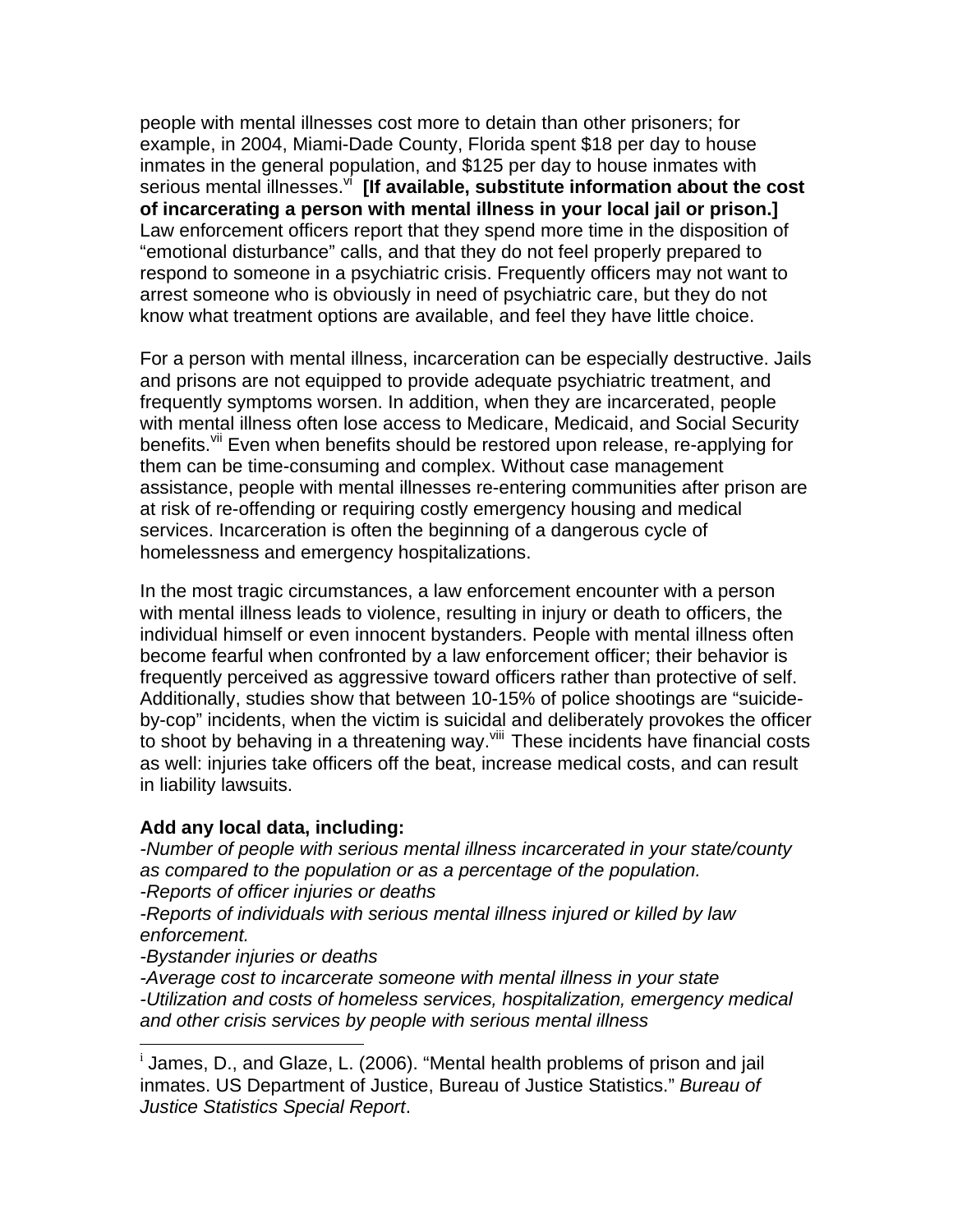<sup>ii</sup> Ditton, P. M. (1999). "Mental Health and Treatment of Inmates and Probationers." US Department of Justice, Bureau of Justice Statistics, NCJ 174463.

iii Ibid.

 $\overline{a}$ 

iv Fisher, W., Roy-Bujnowski, K., Grudzinskas, A., Clayfield, J., Banks, S., and Wolff, N. (2006). "Patterns and prevalence of arrest in a statewide cohort of mental health care consumers." *Psychiatric Services*, 57, 1623-1628.

 $v$  McNiel, D., Binder, R., and Robinson, J. (2005). "Incarceration associated with homelessness, mental disorder, and co-occurring substance abuse." *Psychiatric Services*, 56, 840-846.

vi Circuit Court of the Eleventh Judicial Circuit of Florida. (2004). *Final Report of the Miami-Dade County Grand Jury.* Accessed Feb 13, 2008 at: http://www.miamisao.com/publications/grand\_jury/2000s/gj2004s.pdf.

<sup>vii</sup> Judge David A. Bazelon Center for Mental Health Law. "Finding the Key to successful transition from jail to the community: An Explanation of Federal Medicaid and Disability Program Rules." Accessed January 28, 2008 at: http://www.bazelon.org/issues/criminalization/findingthekey.html

viii Huston, H., Anglin, D., Yarbrough, J., Hardaway, K., Russell, M., Strote, J., Canter, M., & Blum, B. (1998). "Suicide By Cop." *Annals of Emergency Medicine*, 32, 665-669.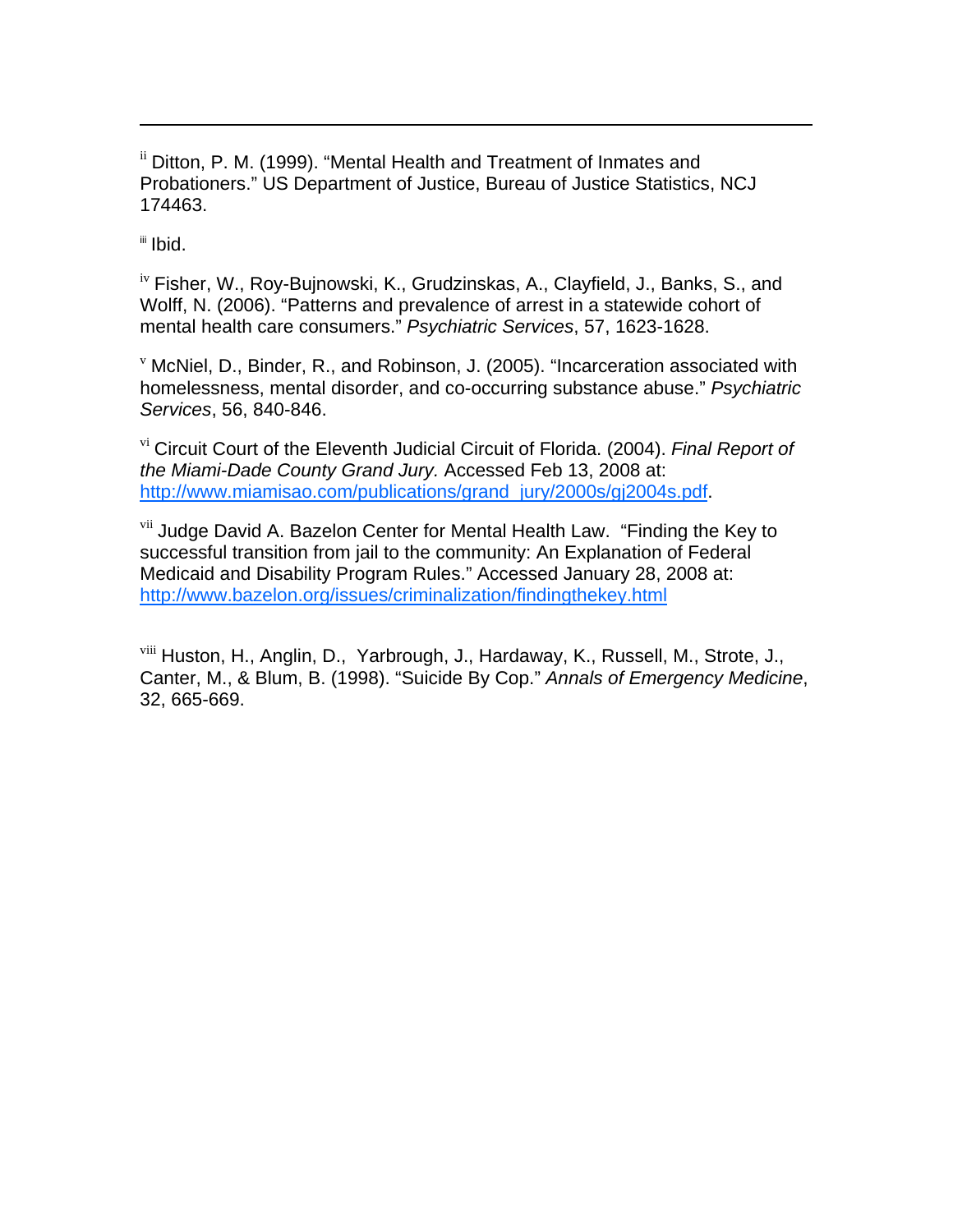

# **CIT Grant Writing Template:** Program **Structure**



# **Introduction**:

This template is designed to help you describe the structure of your CIT program. Please feel free to copy, paste, and alter the text. Keep in mind that you should *always* tailor your grant application to your program and the requirements of the funder. Notice the prompts to include local data and information: these are essential to making your application more compelling and improving your chances of receiving funding.

# **How is Your Program Structured?**

Crisis Intervention Teams (CITs) are designed to reduce negative interactions between individuals with serious mental illness and law enforcement officers, including incidents of violence, and to divert individuals from punitive incarceration to appropriate medical treatment. CITs are formed through the collaboration of mental health providers, law enforcement agencies, family members of individuals with mental illnesses, and the individuals themselves. This coalition develops plans to address systems issues, including the best way to transfer someone from law enforcement custody to mental health treatment; and crisis intervention situations, including teaching law enforcement officers how to recognize and de-escalate a psychiatric crisis to prevent injury or death.

Since its development in 1988 in Memphis, CIT has been implemented by hundreds of communities across the country and statewide in several states. Studies show that CIT trained officers identify individuals who need psychiatric care and are 25% more likely to transport an individual to a psychiatric treatment facility than other officers.<sup>ii</sup> CIT training also reduces officer stigma and prejudice toward people with mental illness.<sup>iii</sup> Research also shows that police-based diversions in general, and CIT in particular, significantly reduce arrests of people with serious mental illnesses.<sup>iv</sup> Individuals diverted through CIT and other programs receive more counseling, medication and other forms of treatment than individuals who are not diverted. $<sup>v</sup>$ </sup>

CIT programs have been consistently shown to reduce officer injuries, SWAT team emergencies, and the amount of time officers spend on the disposition of mental disturbance calls. After the introduction of CIT in Memphis, officer injuries sustained during responses to "mental disturbance" calls dropped 80%. Her the introduction of CIT in Albuquerque, the number of crisis intervention calls requiring SWAT team involvement declined by 58%. Vii In Albuquerque, police shootings in the community declined after the introduction of CIT.<sup>Viii</sup> Finally, officers trained in CIT rate their program as more effective at meeting the needs of people with mental illness, minimizing the amount of time they spend on "mental disturbance" calls, and maintaining community safety, than officers who rely on a mobile crisis unit or in-house social worker for assistance with "mental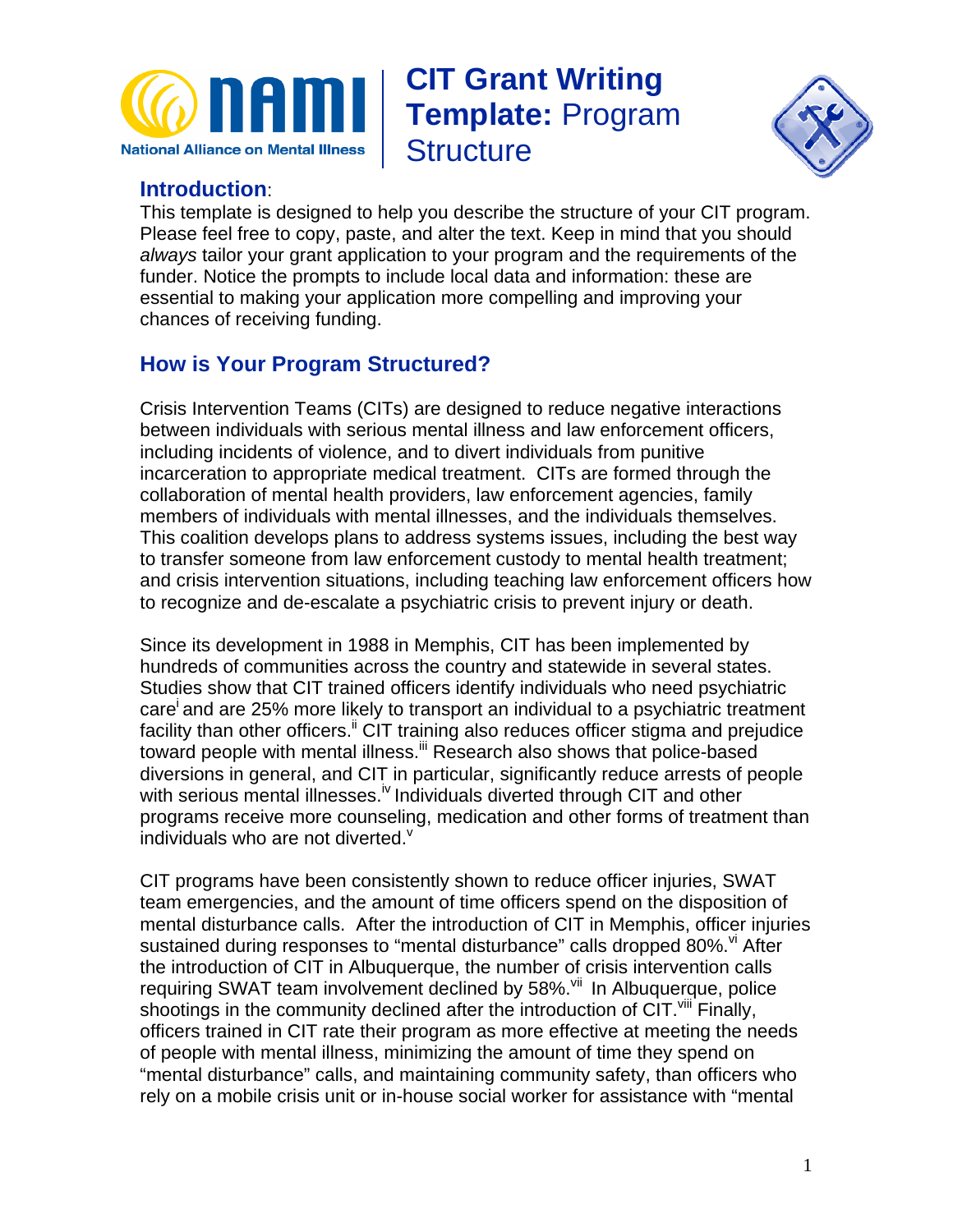disturbance" calls.<sup>ix</sup>

**[NAMI Local or other agency]** will use this grant funding to support planning and implementation for a CIT program in **[your city, town, or county]**.

**[Insert a paragraph arguing why implementation of CIT in your community is so important.** *Look at local statistics – injuries, deaths, costs, incarceration rates. Note the shortcomings of your community's existing crisis response system, if you have one. For example, is the current system timely in an emergency? Does it operate 24 hours a day? Does it incorporate collaboration between criminal justice and mental health professionals? How would CIT improve upon or replace the current system?***]**

During the Planning phase, **[NAMI Local or other agency]** will assemble partners in the community, including members of NAMI Local, police/sheriff's department, mental health service providers, and others. **[List names of specific agencies and organizations that will be recruited for inclusion.]**  Throughout the planning and implementation, people living with mental illnesses and their family members will serve as active members of the coalition. This coalition will meet **X** times over a period of **X** months to complete the following tasks:

- $\triangleright$  Catalog and assess current mental health services available to individuals experiencing a psychiatric crisis. If necessary, the group will discuss strategies for ensuring that more and better crisis services are available to residents.
- ¾ Assess current law enforcement policies and procedures related to people with mental illnesses in crisis. If necessary, the group will work with law enforcement agencies to create or amend these policies.
- $\triangleright$  Assess the current process for transferring a person from law enforcement custody to emergency psychiatric care. If necessary, the group will develop procedures and policies that ensure a safe, speedy transfer.
- ¾ Appoint a CIT Coordinator, who will be responsible for coordinating police training.
- ¾ Appoint an Advisory and Oversight Committee, which will include at a minimum one representative from each of the following groups: law enforcement, mental health providers, and a person with mental illness or a family member. The Advisory and Oversight Committee will be responsible for providing direction and support to the CIT Coordinator, as well as providing ongoing oversight and evaluation of the CIT program.
- $\triangleright$  Address any additional concerns raised by coalition members.

The coalition will engage outside experts to provide technical assistance and training **[Mention individuals or agencies if you have identified them]**. The coalition will also support **X** members to attend training events including **[CIT**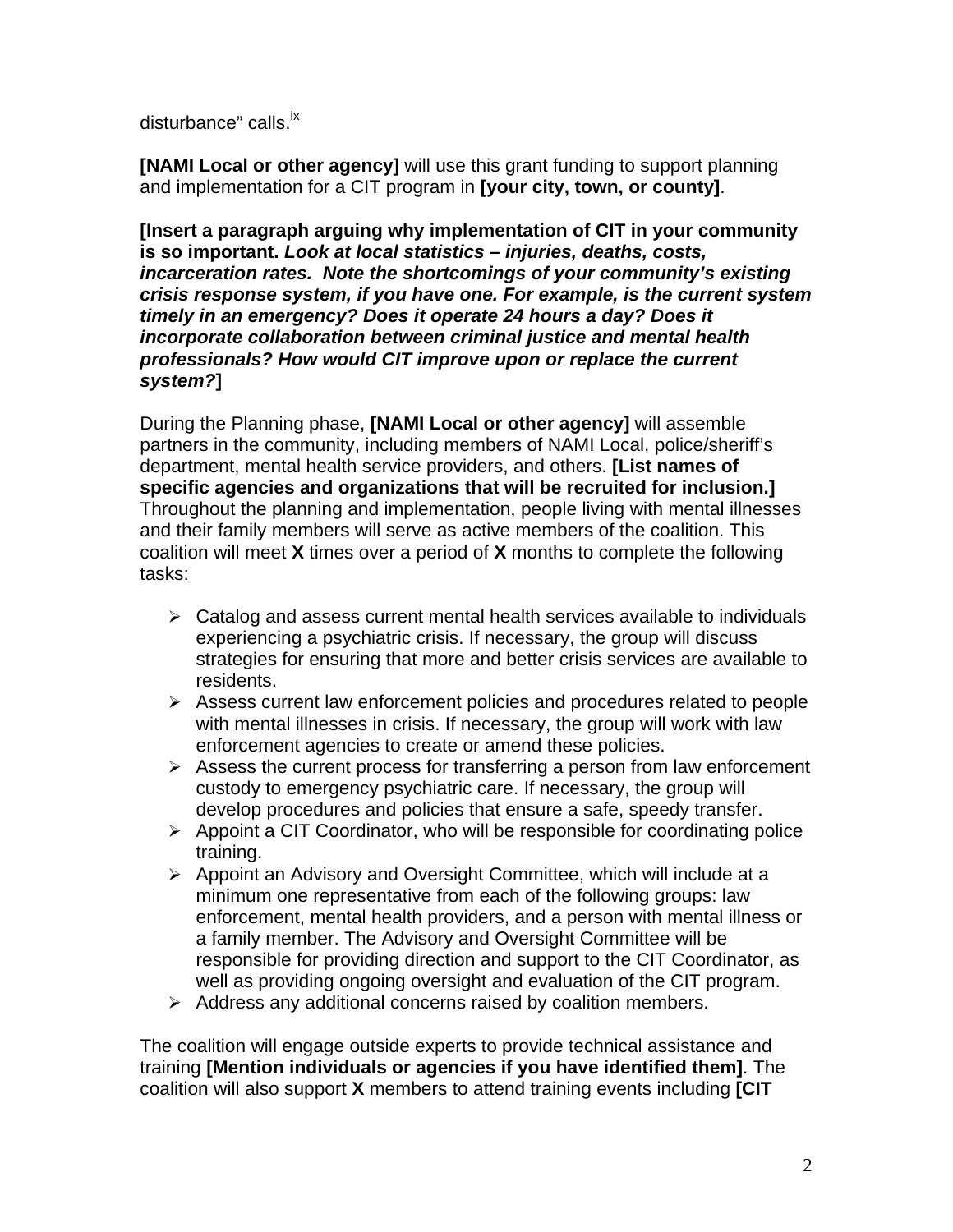#### **training in Memphis or a neighboring city of state, or the CIT National Conference]**.

In the implementation phase, the CIT coordinator will take the lead in planning a law enforcement training session, including recruiting instructors, booking a location, and producing instructional materials. **[If you have already identified a coordinator or lead organization, mention that.]** The law enforcement training will be based on the Memphis Model 40-hour police training curriculum, with an emphasis on using role-plays to teach officers practical skills to recognize and verbally de-escalate mental health crises. The Coordinator will customize the curriculum to include information on local mental health service providers, and state and local laws. Topics covered will include:

- $\triangleright$  Clinical Issues Related to Mental Illnesses
- $\triangleright$  Medications and Side Effects
- ¾ Alcohol and Drug Assessment
- ¾ Co-Occurring Disorders
- $\triangleright$  Developmental Disabilities
- ¾ Perspective of Persons with Mental Illnesses and Their Families
- ¾ Suicide Prevention and Practicum Aspects
- ¾ Rights/Civil Commitment
- $\triangleright$  Mental Health Diversity
- $\triangleright$  Equipment Orientation
- ¾ Policies and Procedures
- **▶ Personality Disorders**
- ¾ Post Traumatic Stress Disorders (PTSD)
- $\triangleright$  Legal Aspects of Officer Liability
- ¾ Verbal De-escalation Techniques
- $\triangleright$  Community Resources

Officers will apply for training, and will be selected based on their interest, service record and temperament. **[Include information here about how many officers you plan to train per session, and how many officers total. If applicable, mention that CIT officers will be available to respond 24/7 to crisis calls. Mention also whether you will be training dispatchers or other professionals.]** Upon completion of the training, CIT trained officers will be the lead officers when responding to calls that involve a psychiatric crisis, and will wear a CIT lapel pin to identify them as CIT officers.

After the completion of the training, the Advisory and Oversight Committee will continue to meet on an ongoing basis to mediate any concerns or problems raised by law enforcement, mental health providers or advocates. The Committee will work with the partner organizations and the CIT Coordinator to make any changes needed to the CIT curriculum or to policies and procedures. The Committee will also be responsible for reviewing incidents involving CIT officers, and evaluating the outcomes of the CIT program. Finally, the Committee